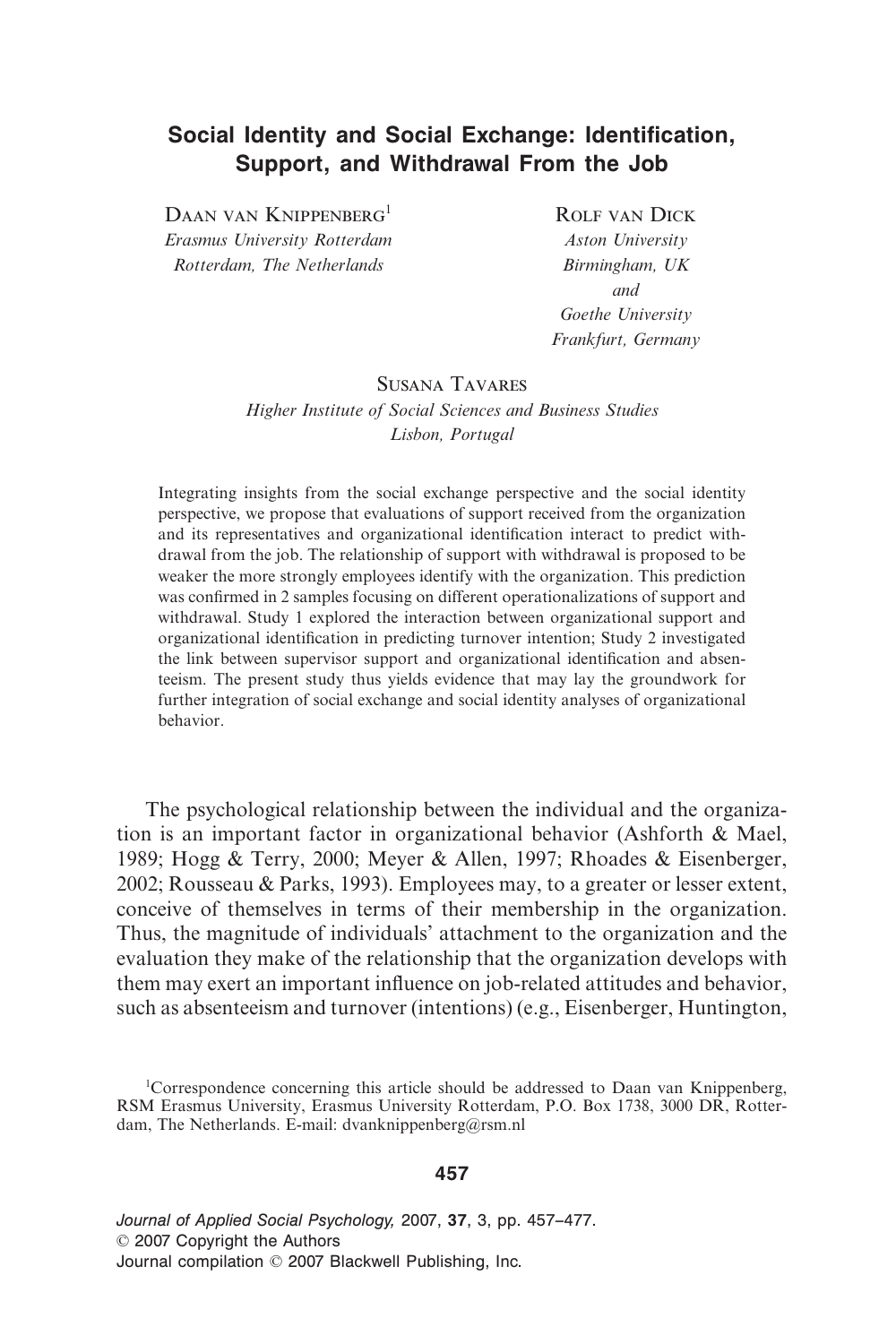Hutchison, & Sowa, 1986; Mael & Ashforth, 1995; Meyer & Allen, 1997; Riketta & van Dick, 2005); in-role behavior (e.g., Armeli, Eisenberger, Fasolo, & Lynch, 1998; James & Greenberg, 1989); and extra-role behavior (e.g., Christ, van Dick, Wagner, & Stellmacher, 2003; Podsakoff, MacKenzie, Paine, & Bachrach, 2000). Understanding the psychological relationship between the individual and the organization, therefore, is of great theoretical and practical relevance for research in organizational behavior.

In recent years, two perspectives on the psychological relationship between the individual and the organization have been receiving increasing attention: the social exchange perspective (e.g., Rhoades & Eisenberger, 2002; Rousseau & Parks, 1993), and the social identity perspective (e.g., Ashforth & Mael, 1989; Hogg & Terry, 2000). So far, these perspectives have developed largely in isolation from each other. To move toward a more integrated understanding of the psychological relationship between individual and organization, in the present study we integrate insights from both perspectives. Specifically, we propose that evaluations of the exchange relationship with the organization, as evident in evaluations of the support received from the organization and its representatives and organizational identification interact in predicting withdrawal from the job.

Withdrawal from the job is a concern to organizations (Cascio, 1982). It is also particularly relevant in an analysis of the psychological relationship between individual and organization because it involves withdrawing from this relationship either temporarily (i.e., absenteeism, lateness) or permanently (i.e., turnover). Accordingly, focusing on withdrawal from the job helps to explicate how the social exchange and social identity approaches to individuals' attachment to the organization may be integrated. Studies of job withdrawal have shown withdrawal intentions and behavior to be related to a variety of factors, including job satisfaction, organizational justice, organizational commitment, work group norms, and labor market conditions (Griffeth, Hom, & Gaertner, 2000; Johns, 2001; Riketta, 2005). Of particular relevance to a conceptual integration of social exchange and social identity perspectives on the psychological relationship between the individual and the organization, withdrawal also has been shown to be contingent on social exchange and social identity processes, and the remainder of this discussion focuses on these processes as predictors of job withdrawal.

First, we will outline the social exchange perspective and the social identity perspective on the relationship between the individual and the organization, particularly on withdrawal from the job. Then, we will zoom in on the proposition advanced in this study: Social exchange processes and social identification processes interact in predicting withdrawal from the job.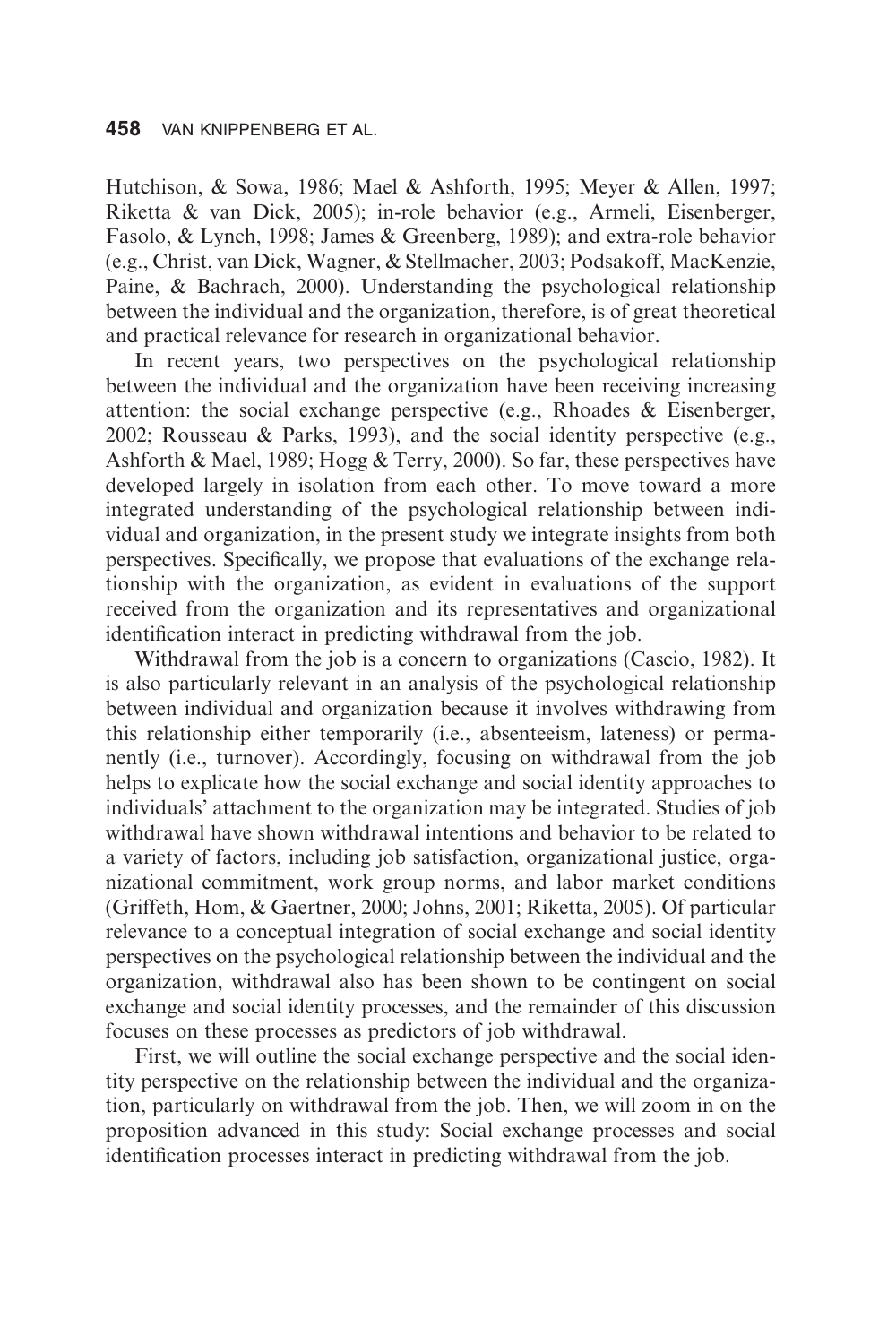## Social Exchange and Organizational Behavior

Central to the social exchange perspective on the employee–organization relationship is the assumption that the relationship between employees and their employer is built on the trade of effort and loyalty for benefits such as pay, support, and recognition (Blau, 1964; Levinson, 1965; Rhoades & Eisenberger, 2002; Rousseau & Parks, 1993). Accordingly, employees' evaluation of the quality of their exchange relationship with the organization and its representatives (i.e., leaders, supervisors; Levinson, 1965) is predictive of their attitudes and behavior. The better the perceived quality of the exchange relationship (i.e., benefits received from the other party are high and up to par with one's own input in the relationship), the more motivated individuals are to exert themselves on behalf of the other party and to remain within the relationship. This motivation is proposed to flow from a norm of reciprocity that prescribes that benefits received should be repaid in kind (Eisenberger, Armeli, Rexwinkel, Lynch, & Rhoades, 2001; Gouldner, 1960).

Research has operationalized these social exchange processes largely in terms of evaluations of the exchange relationship. Eisenberger et al. (1986) proposed the concept of perceived organizational support to reflect the individual's evaluation of the organization's role in the exchange relationship. *Perceived organizational support* refers to global perceptions of the extent to which the organization values the individual's contribution and cares about the individual's well-being (Eisenberger et al., 1986; Rhoades & Eisenberger, 2002).

In a similar vein, Rousseau and colleagues (e.g., Robinson & Rousseau, 1994; Rousseau & Parks, 1993) conceptualized the psychological contract between individual and organization from a social exchange perspective, proposing that the psychological contract between individual and organization is the individual's beliefs regarding reciprocal obligations in this exchange relationship. Research also has focused on evaluations of support received from the supervisor (Kottke & Shafranski, 1988; Shore & Tetrick, 1991). Levinson (1965) argued that the relationship between the individual and the organization often is enacted through the relationship with representatives of the organization (e.g., leaders, supervisors). Accordingly, employees' evaluations of their relationship with these representatives and of their relationship with the organization as a more abstracted entity may merge, to a certain extent. Viewed slightly differently, evaluations of the exchange relationship with organizational representatives also may be seen as a precursor to evaluations of the relationship with the organization (Eisenberger, Stinglhamber, Vandenberghe, Sucharski, & Rhoades, 2002; Rhoades & Eisenberger, 2002).

In support of the view that evaluations of the support received from the organization and its representatives reflect social exchange processes, research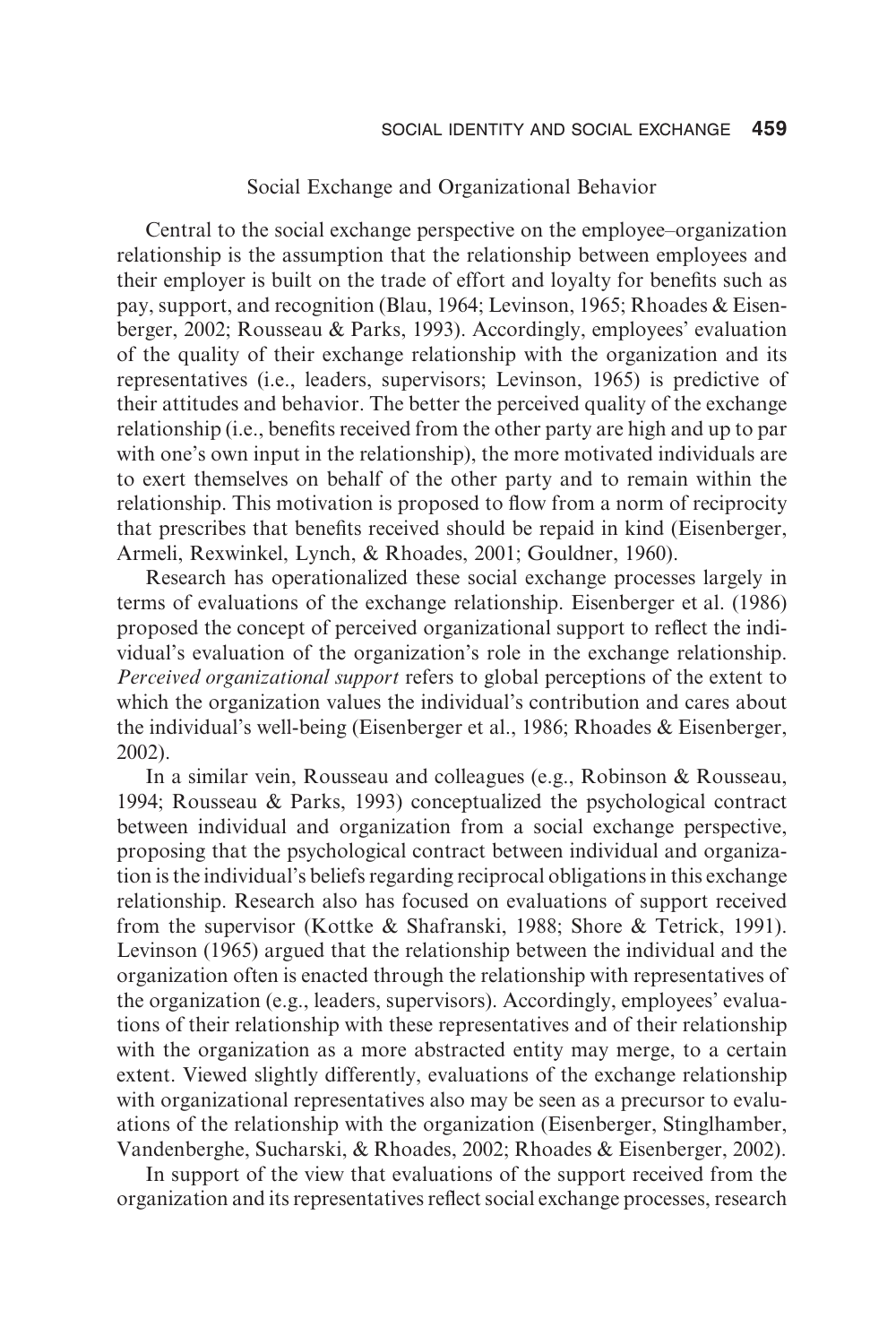has shown that the relationship between evaluations of organizational support and outcomes is mediated by the felt obligation to reciprocate the organization's support (Eisenberger et al., 2001). Further validating evaluations of support as an indicator of social exchange processes, other studies have shown that organizational support is related more strongly to outcomes for individuals with a stronger exchange orientation (Eisenberger et al., 1986), and less strongly the more individuals do not trust the organization to reciprocate (Lynch, Eisenberger, & Armeli, 1999). Corroborating this argument, Eisenberger, Cummings, Armeli, and Lynch (1997) outlined how the social exchange analysis implies that organizational support is only an exchange commodity when it is given voluntarily. Accordingly, support should only engender the motivation to reciprocate to the extent that the support is seen as being discretionary. Indeed, Eisenberger et al. (1997) showed that the extent to which organizational support is perceived to be discretionary moderates the relationship between evaluations of support and outcomes.

In support of the basic predictions of the social exchange perspective, evaluations of the social exchange relationship between the individual and the organization and its representatives have been shown to be related to a variety of outcomes relevant to employees and organizations, such as in-role performance, extra-role behavior, job satisfaction, and organizational commitment (Rhoades & Eisenberger, 2002). The social exchange analysis also has clear implications for withdrawal from the job.

To the extent that individuals are satisfied with the "give and take" in the relationship, they will be motivated to continue the relationship, and the organization may expect individuals' active involvement in the job. However, when individuals are not satisfied with the relationship (i.e., because the benefits received from the other party in the relationship are perceived as too low in comparison to one's own input in the relationship), they may withdraw from the relationship (Thibaut & Kelley, 1959), either by leaving the relationship entirely (i.e., turnover) or by other withdrawal behaviors, such as absenteeism, lateness, and non-work activities on the job (e.g., private e-mails, social talk). Evidence for these processes is found in research on perceived organizational support, perceived supervisor support, and psychological contracts (Eisenberger et al., 1986; Griffeth et al., 2000; Guzzo, Noonan, & Elron, 1994; Robinson & Rousseau, 1994; Wayne, Shore, & Liden, 1997).

## Social Identity and Organizational Behavior

Whereas reciprocity between the individual and another party lies at the core of the social exchange perspective, self-definition lies at the heart of the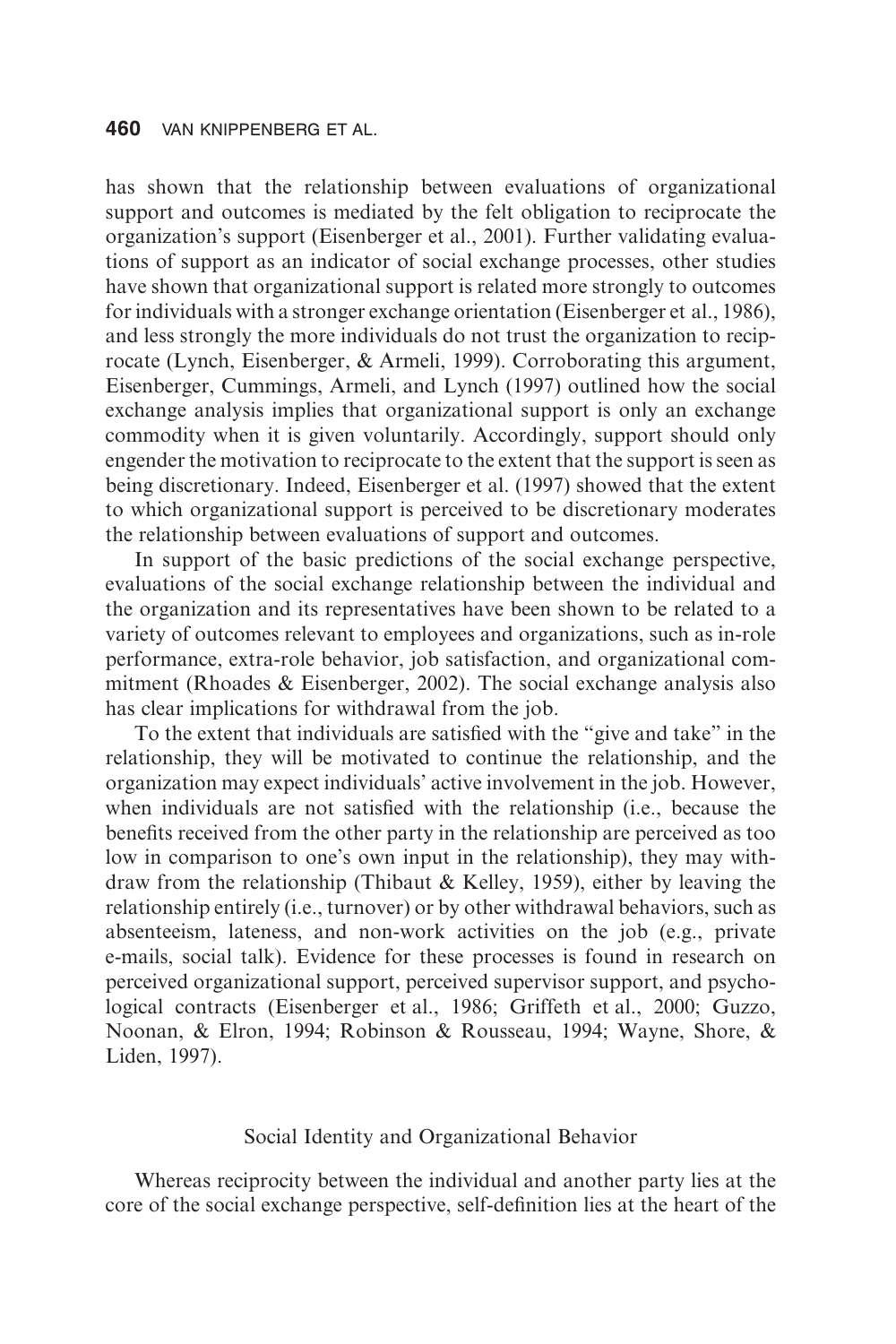social identity perspective. Core to the social identity perspective on employee–organization relationships is the notion that group memberships are self-definitional to a greater or lesser degree (Ashforth & Mael, 1989; Hogg & Terry, 2000). Individuals may conceive of the self in terms of "we" rather than "I," including the group in their sense of self (i.e., collective self; Brewer & Gardner, 1996; Turner, Hogg, Oakes, Reicher, & Wetherell, 1987). The extent to which individuals define the self in terms of membership in the organization is reflected in the concept of *organizational identification*, the perceived oneness between self and organization (Ashforth & Mael, 1989). The more people identify with a group or organization, the more the group's or organization's interests are incorporated in the self-concept, and the more likely the individual is to act with the organization's best interest in mind (Ashforth & Mael, 1989; Dutton, Dukerich, & Harquail, 1994; van Knippenberg & Ellemers, 2003).

In support of the basic prediction that identification engenders a motivation to further the collective's interest, identification has been shown to be related to such behaviors as contributions to a public good (De Cremer & Van Vugt, 1999), support for the organization (Mael & Ashforth, 1992), in-role performance (James & Greenberg, 1989; van Knippenberg, 2000), and extra-role behavior (Christ et al., 2003; Riketta & van Dick, 2005; for overviews, see Haslam, 2001; Haslam, van Knippenberg, Platow, & Ellemers, 2003; Hogg & Terry, 2001). This is not to say, however, that identification always leads to positive outcomes. Turner, Pratkanis, and Samuels (2003), for instance, suggested that organizational identification may frustrate necessary organizational change if it leads organizational members to resist changes to a valued identity (cf. Rousseau, 1998; van Knippenberg, van Knippenberg, Monden, & de Lima, 2002). Thus, the conclusion should be that identification motivates actions that are perceived to be in the collective's interest, even when in reality they may not be (van Knippenberg, 2000).

Like the social exchange perspective, the social identity perspective has clear implications for job withdrawal. Organizational identification may be expected to be related negatively to withdrawal from the job for at least two reasons. First, the more an individual identifies with the organization, the more the individual's self-concept is tied to the organization. Accordingly, withdrawal from the organization, especially permanent withdrawal (i.e., turnover), would affect the self-concept. People desire internal consistency and continuity over time in their self-concept. They are motivated to behave in ways that are consistent with their sense of self (e.g., pursue goals that are consistent with their values and the way they see themselves), and may resist changes to valued aspects of the self (Festinger, 1957; Rousseau, 1998; Sheldon & Elliot, 1999; van Knippenberg et al., 2002). Therefore, withdrawal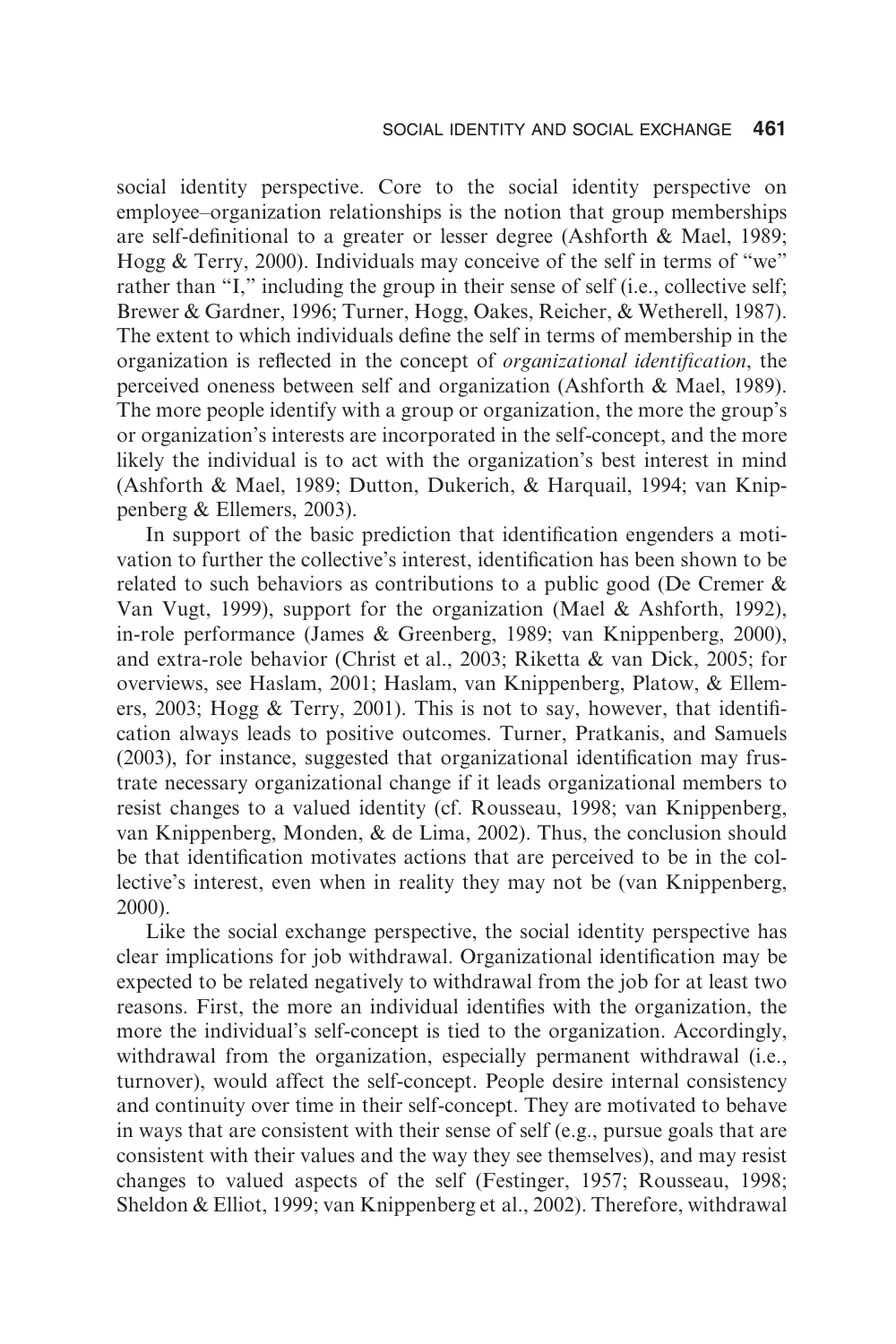from the job is an action that is less likely to be taken the more people's sense of self is tied to the organization.

Second, we can assume that withdrawal from the job typically would be perceived as going against the organization's interest, and organizational identification motivates individuals to pursue that very interest. For that reason, too, the social identity perspective suggests a negative relationship between organizational identification and withdrawal from the job. In support of this proposition, research has shown that organizational identification is negatively related to turnover intention (Abrams, Ando, & Hinkle, 1998; van Knippenberg & van Schie, 2000), turnover (Mael & Ashforth, 1995), and absenteeism (van Dick & Wagner, 2002).<sup>2</sup>

## The Present Study

Both the social exchange perspective and the social identity perspective make clear predictions about withdrawal intention and behavior, but propose different processes to underlie these outcomes. The social exchange perspective identifies dissatisfaction with the exchange relationship as a cause of withdrawal from the job, and felt obligation toward the exchange partner as motivation for active involvement in the organization and a reason to refrain from withdrawal. The social identity perspective, in contrast, identifies incorporation of the collective interest into the self-concept and a desire for self-consistency/continuity as causes of active involvement in the organization and, thus, as reasons not to withdraw from the job. These perspectives need not be in contradiction, and an obvious question to raise is how these processes relate to each other in determining organizational behavior.

A first observation in this respect is that, to a substantial extent, social exchange processes and social identity processes have different antecedents. Thus, in principle, they may operate relatively independently from one another. Positive evaluations of social exchange relationships—such as those reflected in evaluations of organizational support (Eisenberger et al., 1986), supervisor support (Kottke & Shafranski, 1988), and psychological contracts (Robinson & Rousseau, 1994)—derive from the perception that benefits received from the other party are high and commensurate with one's own

<sup>&</sup>lt;sup>2</sup>It is possible that high identification, under certain circumstances, may be conducive to withdrawal. For instance, research on mergers and acquisitions has suggested that high identifiers may respond more negatively to a merger than low identifiers when the merger is perceived as a significant change in the organization's identity (van Knippenberg et al., 2002; van Leeuwen, van Knippenberg, & Ellemers, 2003). However, it should be noted that, to our knowledge, no published study has documented a positive relationship between identification and job withdrawal (cf. Riketta, 2005).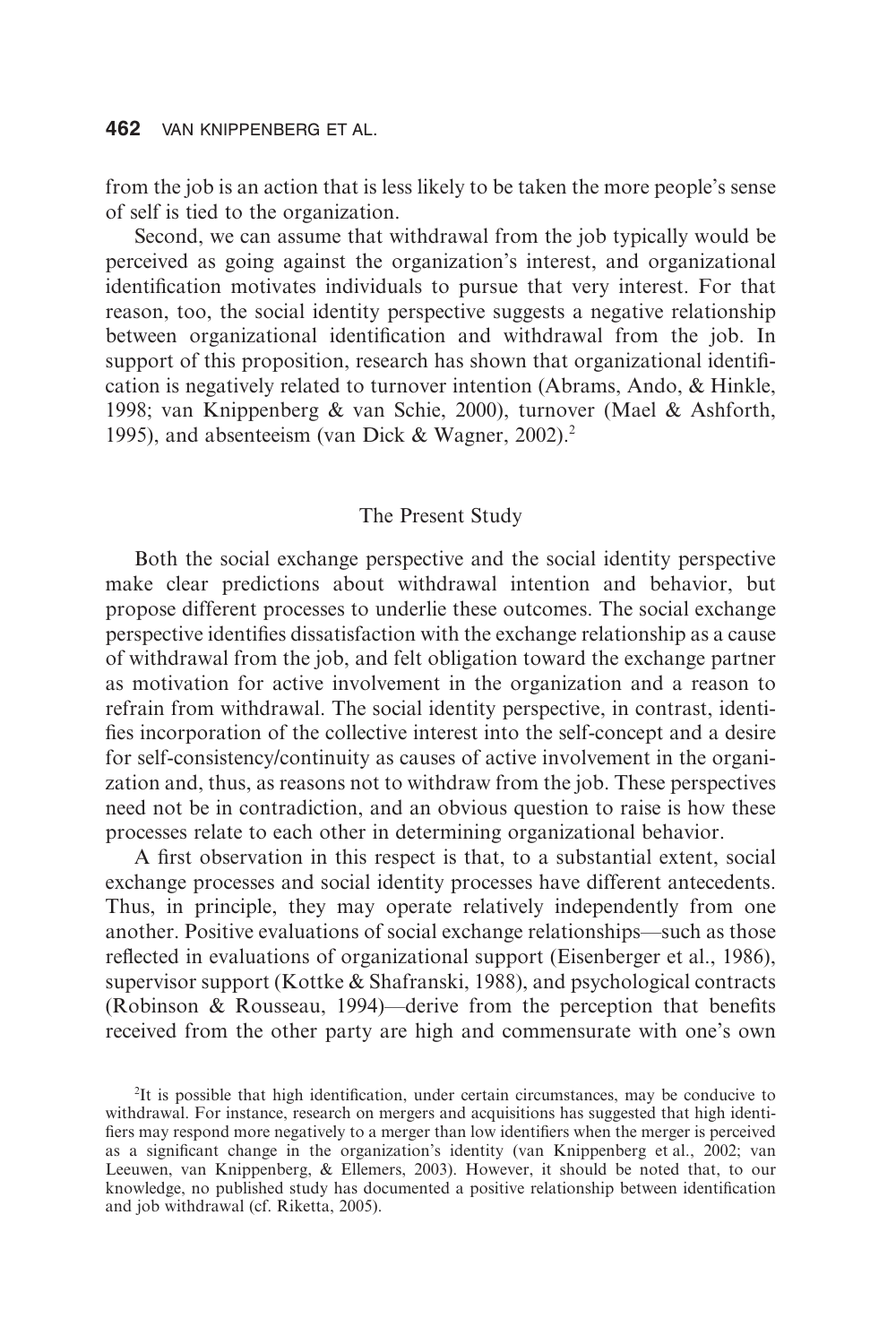input in the relationship. Perceived fairness and organizational rewards and benefits, for instance, have been associated with positive evaluations of the exchange relationship (Rhoades & Eisenberger, 2002; Tavares & Caetano, 2003).

Organizational identification, in contrast, is rooted in context-dependent perceptions of similarity between self and organization (Ashforth & Mael, 1989; Haslam, 2001). Because through identification the organization's image reflects on the self (Turner et al., 1987), organizational identification is strengthened by factors that render the organization attractive, such as its status or prestige (Mael & Ashforth, 1992) and its distinctiveness (Dutton et al., 1994). It is conceivable that social exchange processes contribute to the attractiveness of the organization (e.g., being supportive of employees may contribute to an organization's attractiveness), but clearly they are not the only factor that renders an organization attractive. Moreover, in contrast to identification processes, social exchange processes do not rely on perceived similarity between self and organization.

Yet, this does not preclude the possibility that social exchange processes and social identity processes interact in affecting organizational behavior. Indeed, both social exchange processes and social identity processes in and of themselves may be enough to prevent withdrawal from the job, and to motivate individuals to be actively involved in the organization. In this sense, high identification as well as positive evaluations of the social exchange relationship may impose a psychological threshold to withdraw from the job, buffering the effects of factors that might motivate withdrawal, including low identification or low evaluations of the quality of social exchange.

High-quality social exchange (i.e., high support) may instill a sense of obligation that renders withdrawal less likely, even when identification is low, because the norm of reciprocity will motivate active involvement in the organization (cf. Eisenberger et al., 2001). Conversely, when high identification leads individuals to take the organization's interest to heart and links a sense of self-consistency to active involvement in the organization, withdrawal is less likely, even when the exchange relationship is perceived to be of low quality, because withdrawal would go against high identifiers' motivation to further the organization's interest and negatively impact their sense of self-consistency. Moreover, social exchange processes imply a relationship in which the individual and the organization are separate entities psychologically (Levinson, 1965; Rousseau & Parks, 1993), and identification implies that the individual and the organization are one (i.e., in the sense that the organization is included in the individual's self-conception; Ashforth & Mael, 1989; Turner et al., 1987). Accordingly, higher identification will lead individuals to evaluate their relationship with the organization less in terms of the quality of exchange because such evaluations are contingent on a psycho-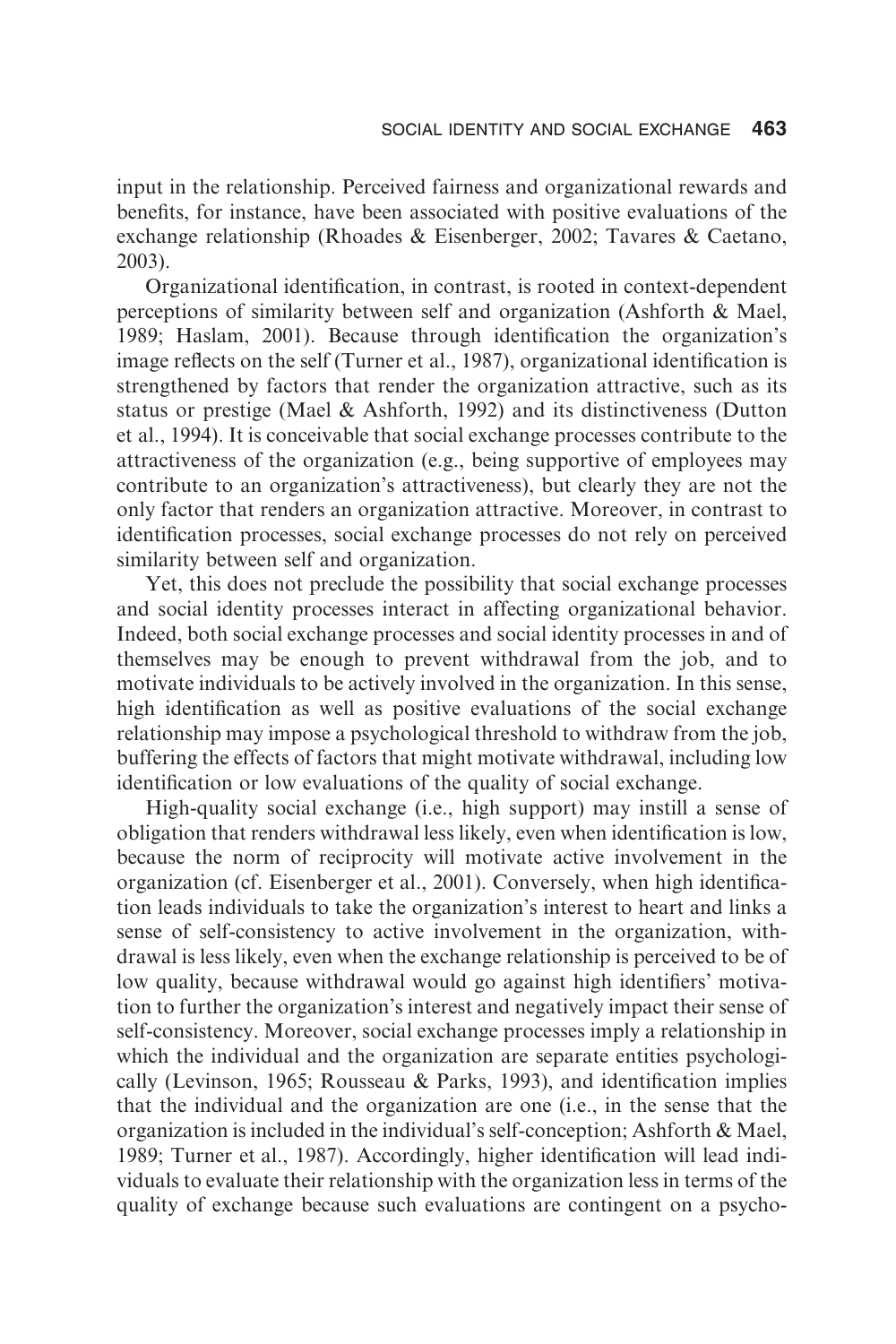logical linkage in which the organization is perceived as a separate entity (cf. Tyler & Blader, 2000). Accordingly, we predict that evaluations of the quality of the exchange relationship and organizational identification interact in predicting job withdrawal, such that the relationship between evaluations of the exchange relationship and withdrawal is weaker the more strongly an individual identifies with the organization.

We test this hypothesis in two samples focusing on evaluations of the support received as an indicator of the quality of the exchange relationship (Rhoades & Eisenberger, 2002). Both samples allowed us to test the interaction of organizational identification and support in predicting withdrawal from the job. However, they differ somewhat in the specific operationalizations of evaluations of support and job withdrawal. Study 1 focuses on evaluations of supervisor support and turnover intention. Study 2 focuses on evaluations of organizational support and absenteeism. To the extent that both samples yield the same pattern of results, these differences in operationalizations may bolster confidence in our findings and testify to their generalizability.

### Study 1

Study 1 is a cross-sectional survey of bank accountants (i.e., private-sector employees) and focuses on the interaction of organizational identification and support from one's supervisor as a representative of the organization in prediction of turnover intention as an important aspect of withdrawal. Our hypothesis is that both evaluations of supervisor support and organizational identification are negatively related to turnover intention, but that evaluations of supervisor support are less related to turnover intention the more individuals identify with the organization.

## *Method*

## *Participants*

Supervisor support, organizational identification, and turnover intention were assessed in a questionnaire survey of 358 bank accountants (184 female, 168 male, 6 did not indicate gender) stemming from a large regional bank in Germany. Age was grouped as follows: younger than 25 years, 14%; 25–34 years, 29%; 35–44 years, 29%; 45–54 years, 23%; and older than 54 years, 4%. Finally, 84% of the participants had been employed by the current company for more than 5 years. Response rate was 68%.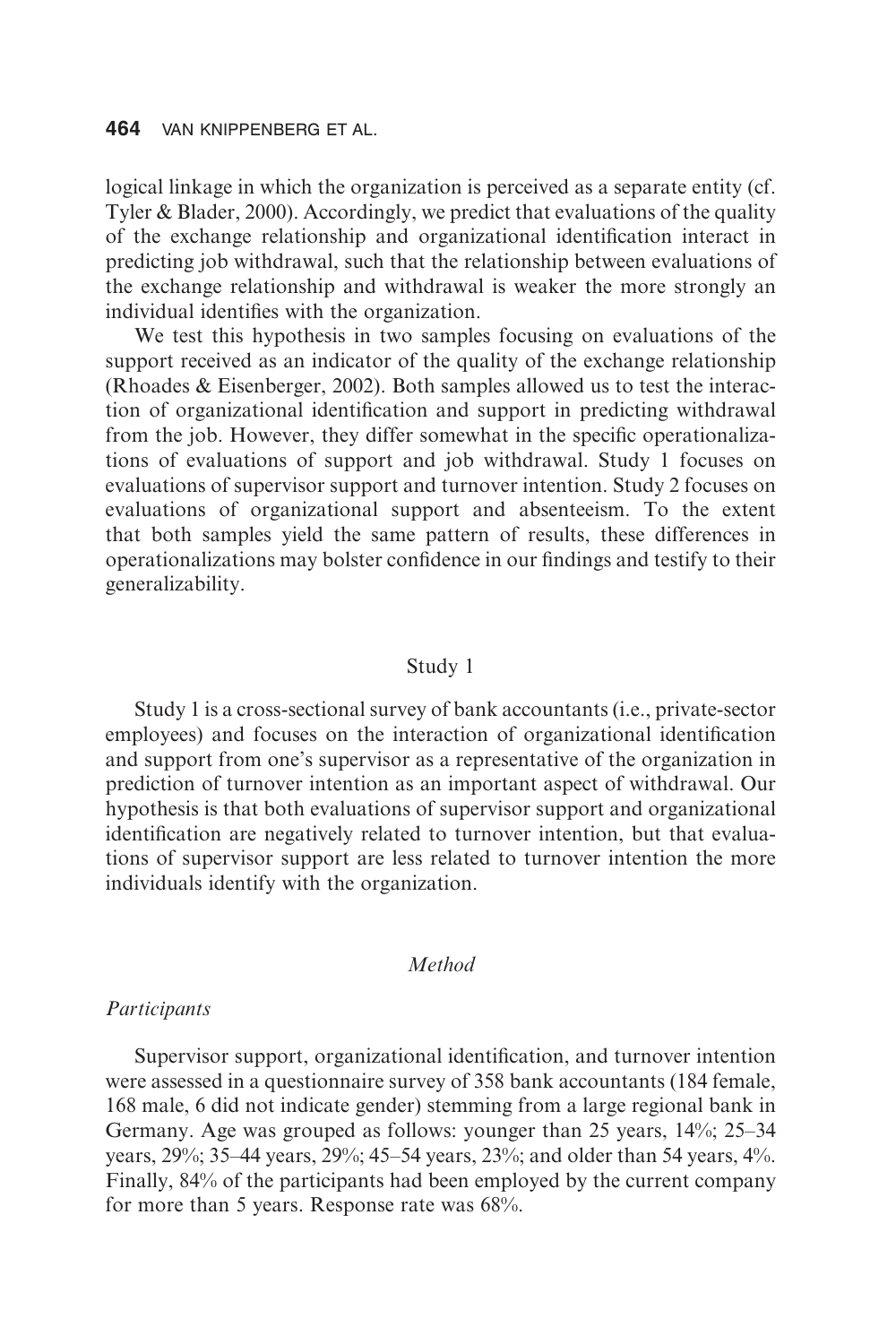## *Measures*

Evaluation of supervisor support was assessed with three items based on Hackman and Oldham (1980; cf. Kottke & Shafranski, 1988). A sample item is "I'm satisfied with the amount of support I receive from my supervisor." Organizational identification was obtained with five items that have been previously shown to be a reliable measure (Van Dick, Wagner, Stellmacher, & Christ, 2004). A sample item is "Being a member of my organization is a reflection of who I am." Finally, turnover intention was measured with two items inspired by Hackman and Oldham ("I frequently think of quitting" and "I often think of quitting this job").

All items were in German, and responses were assessed on a 6-point Likert scale ranging from 1 (*strongly disagree*) to 6 (*strongly agree*). Higher scores on the composite measures indicate more positive evaluations of supervisor support, higher organizational identification, and higher turnover intention, respectively.

## *Results*

Descriptive statistics are presented in Table 1. Scale reliabilities were good for all scales. We conducted hierarchical regression analyses to test our hypothesis. In Step 1, we entered supervisor support and organizational identification; and in Step 2, we entered the interactions between supervisor support and organizational identification. Following Aiken and West (1991), we standardized the predictor variables before computing the interaction terms and entered the standardized scores. The results are presented in Table 2.

As expected, both supervisor support and identification were related negatively to turnover intention. Of most importance to the present discussion, the interaction of supervisor support and organizational identification

Table 1

| Variable                         | $\boldsymbol{M}$ | SD.       |                        |     |     |
|----------------------------------|------------------|-----------|------------------------|-----|-----|
| 1. Supervisor support            |                  | 3.83 1.30 | .81                    |     |     |
| 2. Organizational identification | 4.60             | 0.96      | $.36***$               | .86 |     |
| 3. Turnover intention            | 2.10             |           | $1.39 - 45*** - 42***$ |     | .89 |

*Means and Intercorrelations for Variables: Study 1*

*Note.* Coefficients alphas are displayed on the diagonal.  $N = 339$  (listwise). \*\*\* $p < .001$ .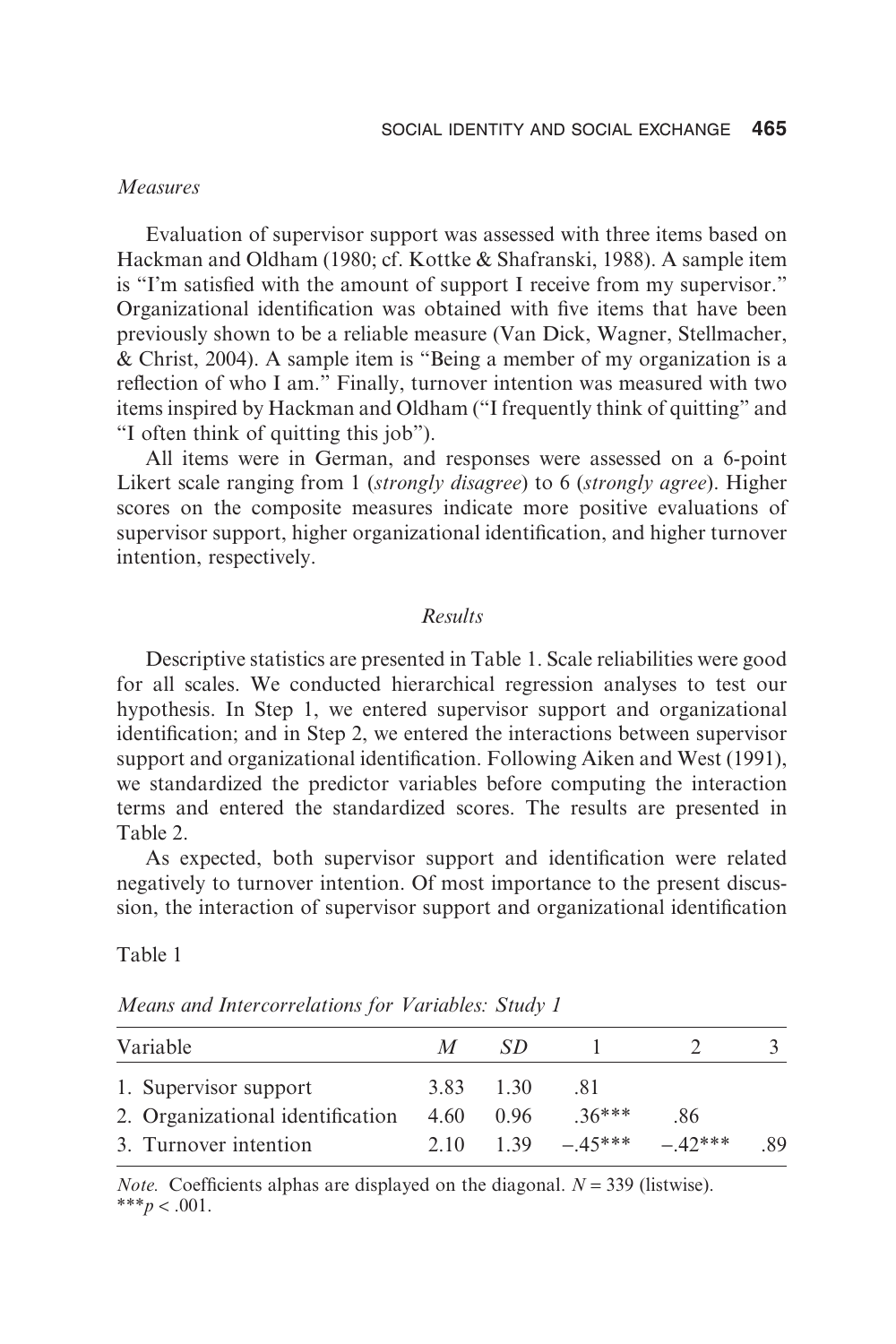#### Table 2

|                                    | Turnover intention |      |            |                 |  |
|------------------------------------|--------------------|------|------------|-----------------|--|
| Variable                           | h                  | SE b | ß          | $\triangle R^2$ |  |
| Step 1                             |                    |      |            |                 |  |
| Supervisor support (SS)            | $-0.49$            | 0.07 | $-0.35***$ | .13             |  |
| Organizational identification (OI) | $-0.41$            | 0.07 | $-0.29***$ | .09             |  |
| Step 2                             |                    |      |            |                 |  |
| $SS \times OI$                     | 0.17               | 0.06 | $0.13**$   | .02             |  |

*Results of Hierarchical Regression Analysis: Study 1*

*Note. N* = 339 (listwise).

\*\* $p < .01.$ \*\*\* $p < .001.$ 

was significant. Following Aiken and West (1991), we tested the simple slopes for respondents with higher identification (i.e., 1 *SD* above the mean) and respondents with lower identification (i.e., 1 *SD* below the mean) to determine the nature of the Supervisor Support  $\times$  Organizational Identification interaction. In line with our hypothesis, supervisor support was strongly and negatively related to turnover intention for respondents with lower identification ( $b = -.64$ ,  $\beta = -.45$ ,  $p < .001$ ), while the relationship between supervisor support and turnover intention was weaker for highly identified employees  $(b = -.31, \beta = -.22, p < .01$ ; see Figure 1).

## Study 2

Study 2 also provides information about the relationship between identification, support, and withdrawal and thus allows us to replicate the findings from the first sample. Because Study 2 also deviates from Study 1 in several respects, it also allows us to extend the findings from the first sample. First, it assesses evaluations of organizational support, rather than supervisor support. Second, it focuses on (self-reported) absenteeism as an indicator of withdrawal from the job, rather than turnover intention.<sup>3</sup> Third, it concerns employees from the public sector (schoolteachers), rather than private-sector employees. Our hypothesis is that evaluations of organizational support and identification are negatively related to absenteeism, but that the relationship

<sup>3</sup>We did not include a measure of turnover intention because, for schoolteachers in Germany, turnover is hardly an option and is extremely rare (van Dick & Wagner, 2002).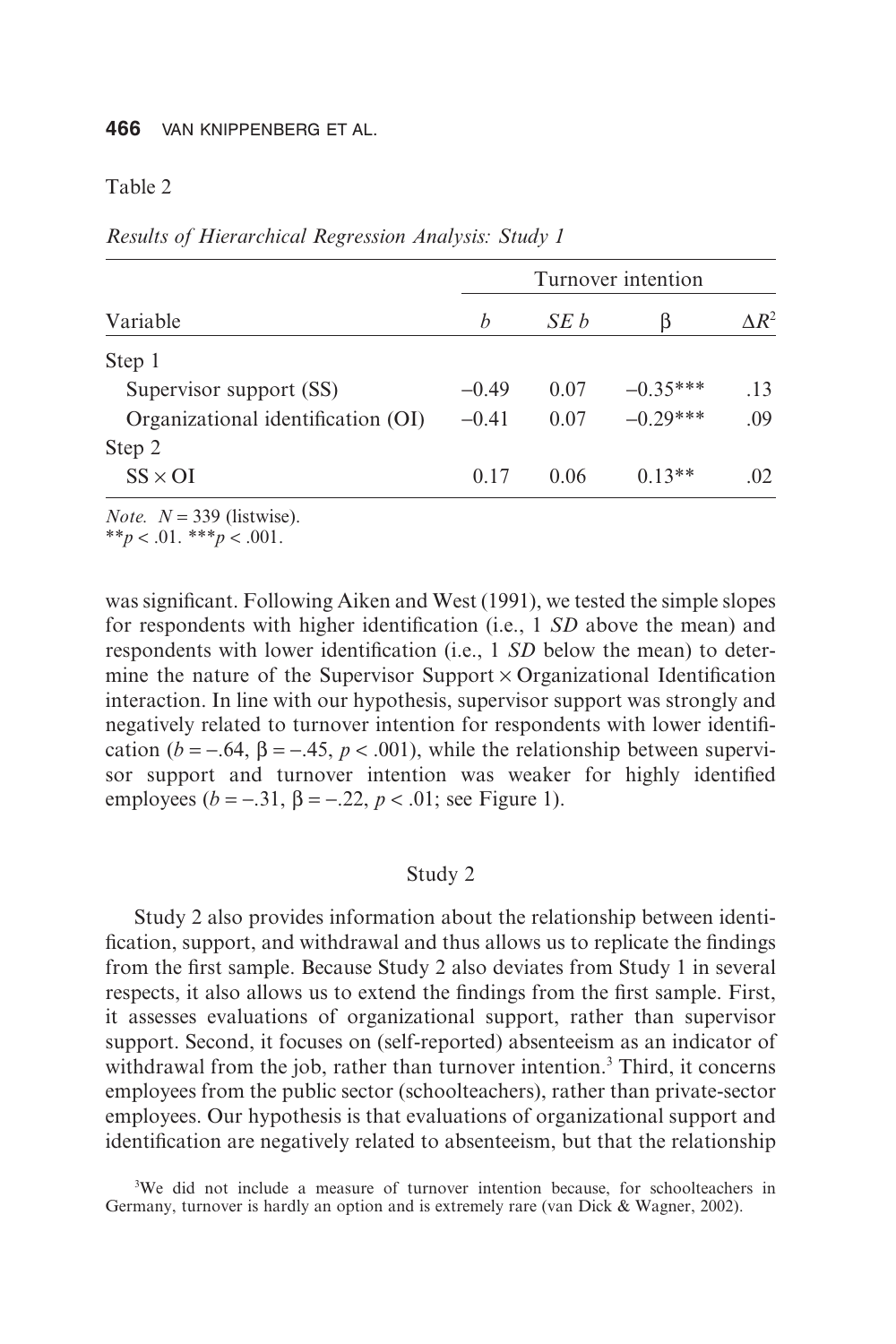

*Figure 1.* Turnover intention as a function of supervisor support and organizational identification: Study 1.

between perceived support and absenteeism is weaker as identification becomes stronger.

## *Method*

#### *Participants*

Data regarding perceptions of organizational support, organizational identification, and absenteeism were assessed in a questionnaire survey of German schoolteachers as part of a larger project on schoolteachers' work life. The original sample consisted of 515 teachers. For reasons of economy, however, teachers were provided different versions of the questionnaire containing different subsets of concepts. The present analyses are based on the subsample in which organizational support and identification were assessed. We received 175 usable questionnaires (102 female and 73 male respondents), which contained all of the concepts that are relevant here. The overall response rate was  $63\%$ . Respondents' mean age was  $46.29$  years  $(SD = 8.40)$ , and their mean tenure was 18.84 years  $(SD = 10.08)$ .

#### *Measures*

Perceptions of organizational support were assessed using a 12-item scale following Eisenberger et al. (1986). We formulated the items in a school-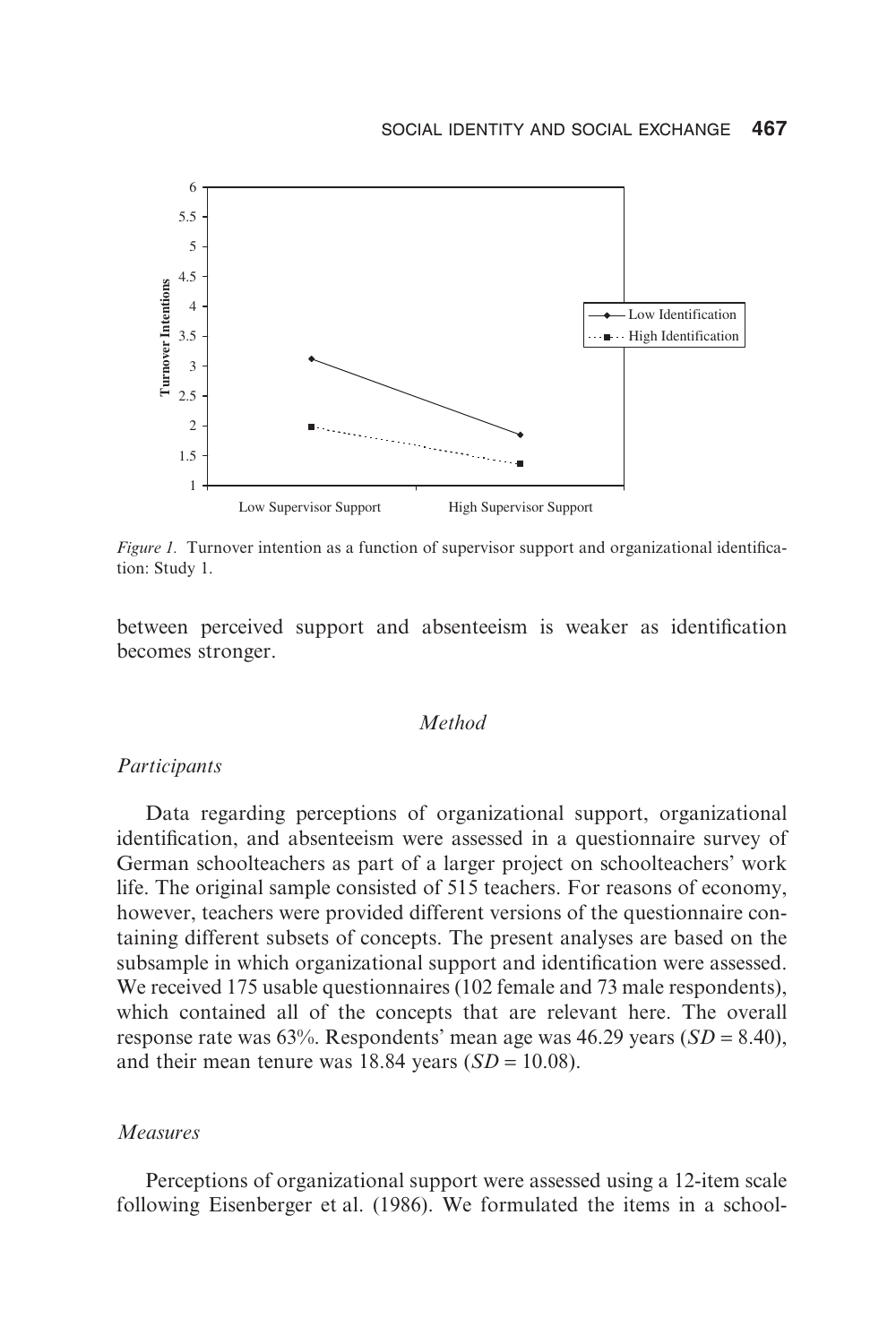specific way, using "school administration" instead of "organization," for instance. Items included "School administration takes teachers' personal needs into account when making decisions" and "School administration recognizes and appreciates teachers' performance." Organizational identification was assessed with an instrument equivalent to what was used in Study 1, but it was adapted to the school context (e.g., "Being a member of my school is an important reflection of who I am").

All items were in German, and responses were assessed on a 6-point scale ranging from 1 (*strongly disagree*) to 6 (*strongly agree*). Higher scores on the composite measures indicate higher organizational support and higher organizational identification, respectively. A single item requested respondents to indicate days of absenteeism from the job in the past 6 months.<sup>4</sup>

## *Results*

Descriptive statistics are presented in Table 3. Scale reliabilities were sufficient for organizational support and organizational identification. As in Study 1, we conducted hierarchical regression analyses to test our hypotheses. In Step 1, we entered organizational support and organizational identification; and in Step 2, we entered the interactions between organizational support and organizational identification. We standardized the predictor variables before computing the interaction terms and entered the standardized scores. The results are presented in Table 4.

## Table 3

| Variable                                          | $\boldsymbol{M}$ | -SD.      | a Tana                                    |     |  |
|---------------------------------------------------|------------------|-----------|-------------------------------------------|-----|--|
| 1. Perceived organizational support 2.72 0.70 .72 |                  |           |                                           |     |  |
| 2. Organizational identification                  |                  | 4.33 1.11 | $28***$                                   | .80 |  |
| 3. Absenteeism                                    |                  |           | $3.71 \quad 8.86 \quad -30*** \quad -15*$ |     |  |

*Means and Intercorrelations for Variables: Study 2*

*Note.* Coefficients alphas are displayed on the diagonal.  $N = 167$  (listwise).  $*_{p}$  < .05. \*\*\**p* < .001.

<sup>4</sup>We acknowledge the added value of compiling different measures of absenteeism (e.g., summary scores, frequency of absences, frequency of periods of different duration; Schmidt & Daume, 1996). Because of administrative limitations, it was not possible in the present context to obtain objective data or to measure different aspects of absenteeism with subjective methods.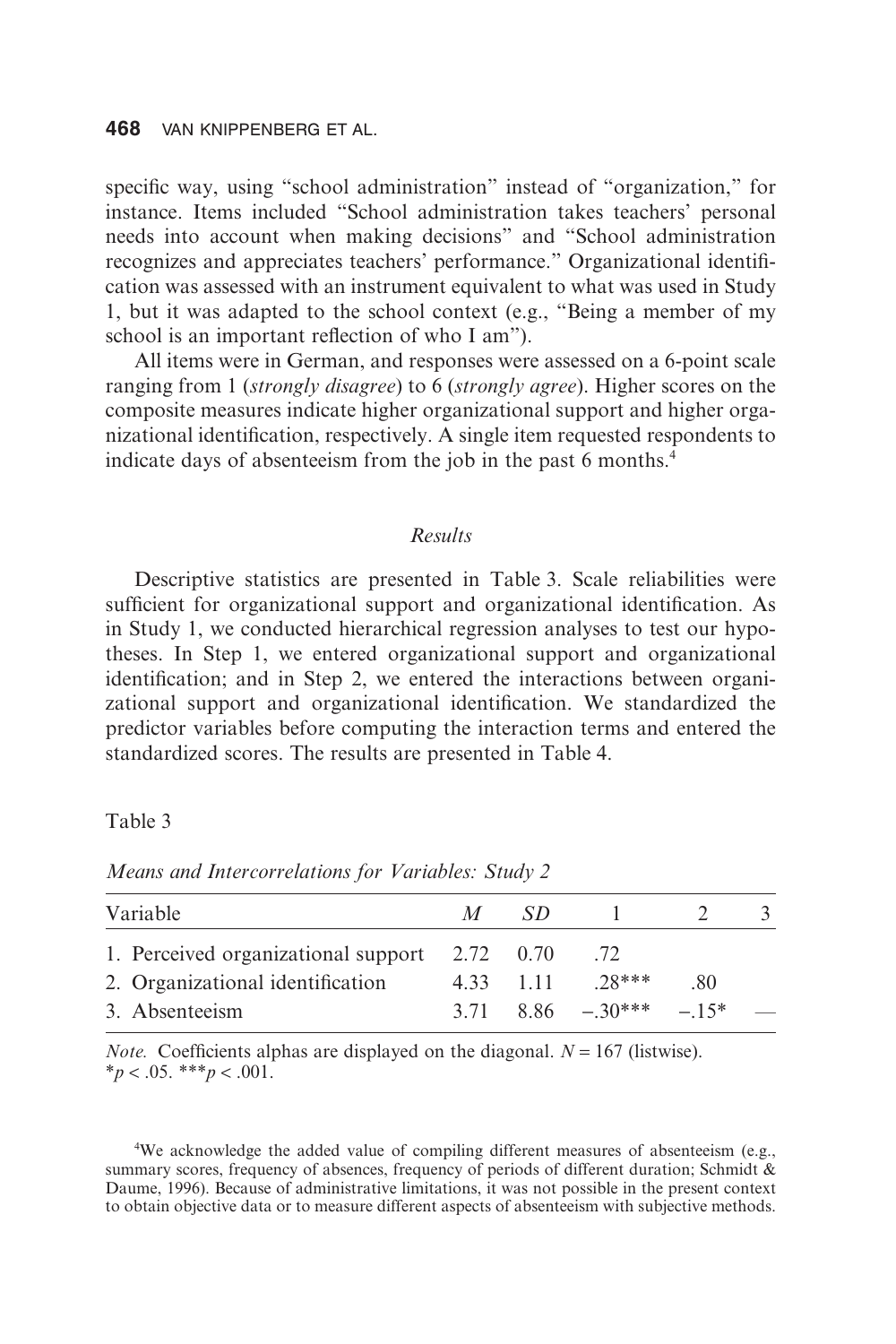## Table 4

|                                    |         | Absenteeism |            |              |  |  |
|------------------------------------|---------|-------------|------------|--------------|--|--|
| Variable                           | h       | SE b        | B          | $\Delta R^2$ |  |  |
| Step 1                             |         |             |            |              |  |  |
| Organizational support (OS)        | $-2.45$ | 0.69        | $-0.28***$ | .07          |  |  |
| Organizational identification (OI) | $-0.65$ | 0.68        | $-0.07$    | .01          |  |  |
| Step 2                             |         |             |            |              |  |  |
| $OS \times OI$                     | 1.30    | 0.57        | $0.17*$    | .03          |  |  |

*Results of Hierarchical Regression Analysis: Study 2*

*Note. N* = 167 (listwise).

 $*_{p}$  < .05. \*\*\**p* < .001.

The interaction of organizational support and organizational identification was significant. We tested the simple slopes for respondents with higher identification (i.e., 1 *SD* above the mean) and respondents with lower identification (i.e., 1 *SD* below the mean) to determine the nature of the Organizational Support  $\times$  Organizational Identification interaction. In line with our hypothesis, organizational support was negatively related to absenteeism for respondents with lower identification  $(b = -3.73, \beta = -.42, p < .001)$ , while the relationship between perceived organizational support and absenteeism was nonsignificant for highly identified employees  $(b = -1.13, \beta = -.13, p > .21;$ see Figure 2).

## General Discussion

Integrating insights from social exchange and social identity perspectives on job withdrawal, we argued that both the felt obligation to reciprocate induced by organizational support and the motivation to further the organization's interest and to maintain self-consistency engendered by organizational identification would introduce a psychological threshold against withdrawal from the job. Moreover, we argued that evaluations of the organization's role in a social exchange relationship would become less of a concern to individuals the less the individual and the organization are separate psychological entities (i.e., with higher identification). Based on this reasoning, we predicted that evaluations of support and identification would interact in predicting job withdrawal.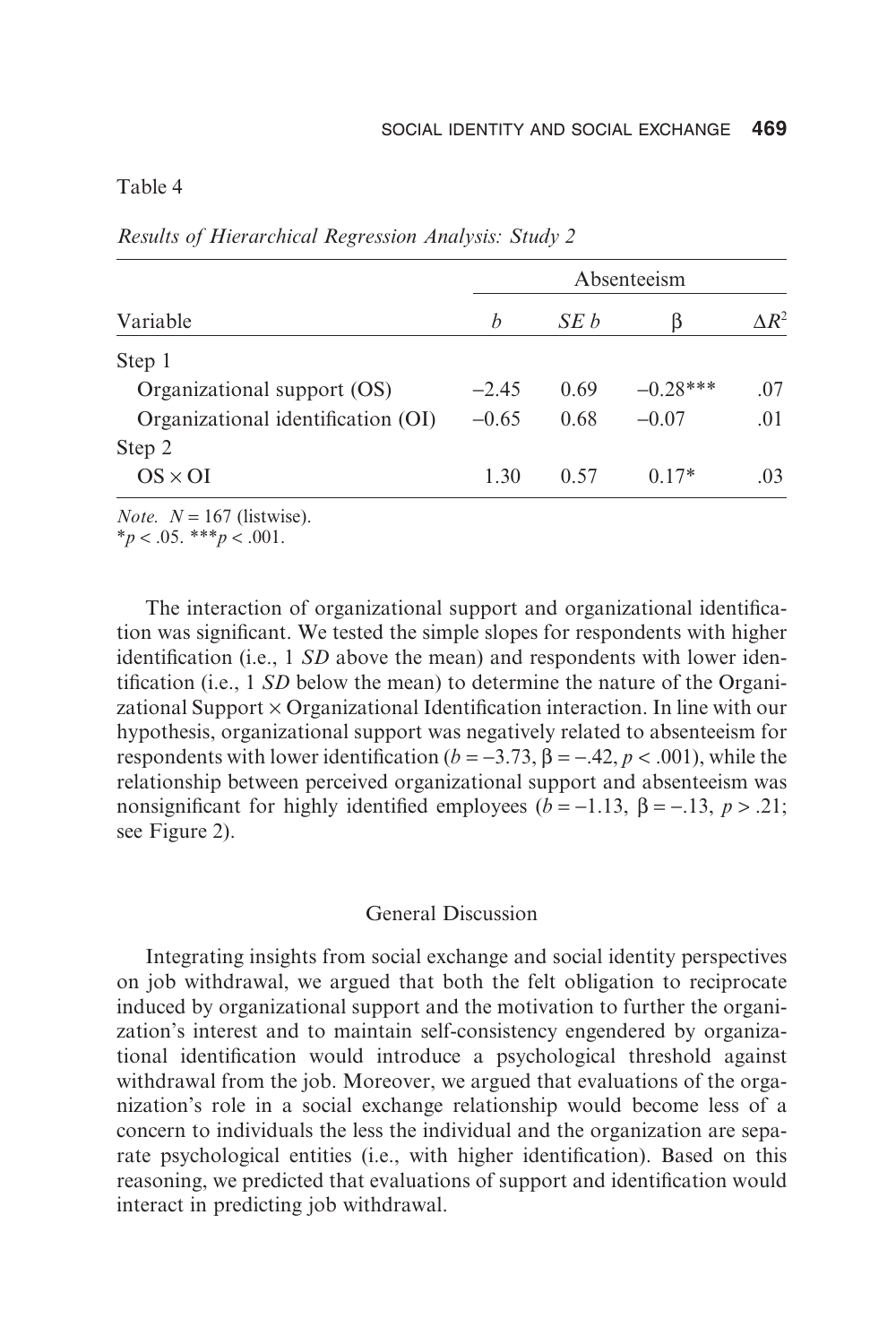

Low Organizational Support High Organizational Support

*Figure 2.* Absenteeism as a function of organizational support and organizational identification: Study 2.

The findings from two different samples confirm this hypothesis. Support and identification were negatively related to withdrawal; and in both samples, identification buffered the impact of support on withdrawal. The fact that this interaction was replicated across samples bolsters confidence in our findings, especially because the samples differed in type of organization (i.e., private sector vs. public sector), source of support (the organization vs. the supervisor as a representative of the organization), and specific indicator of withdrawal studied (turnover intention vs. absenteeism).

The present study seems to be a promising first step in integrating insights from social exchange and social identity perspectives on the psychological relationship between the individual and the organization. From that perspective, it would be valuable to extend the current analysis to other indicators of the quality of social exchange between individual and organization. The specific prediction that support and identification interact in predicting job withdrawal follows from the more general hypothesis that social exchange and social identity processes interact. Accordingly, support for our prediction obtained in the present study suggests, for instance, that organizational identification also may moderate the impact of evaluations of psychological contracts and psychological contract violations as indicators of the quality of the exchange relationship between the individual and the organization (Robinson & Rousseau, 1994; Rousseau & Parks, 1993). Testing this prediction in future research would seem to be a valuable further step in integrating social exchange and social identity perspectives on individual–organization relationships.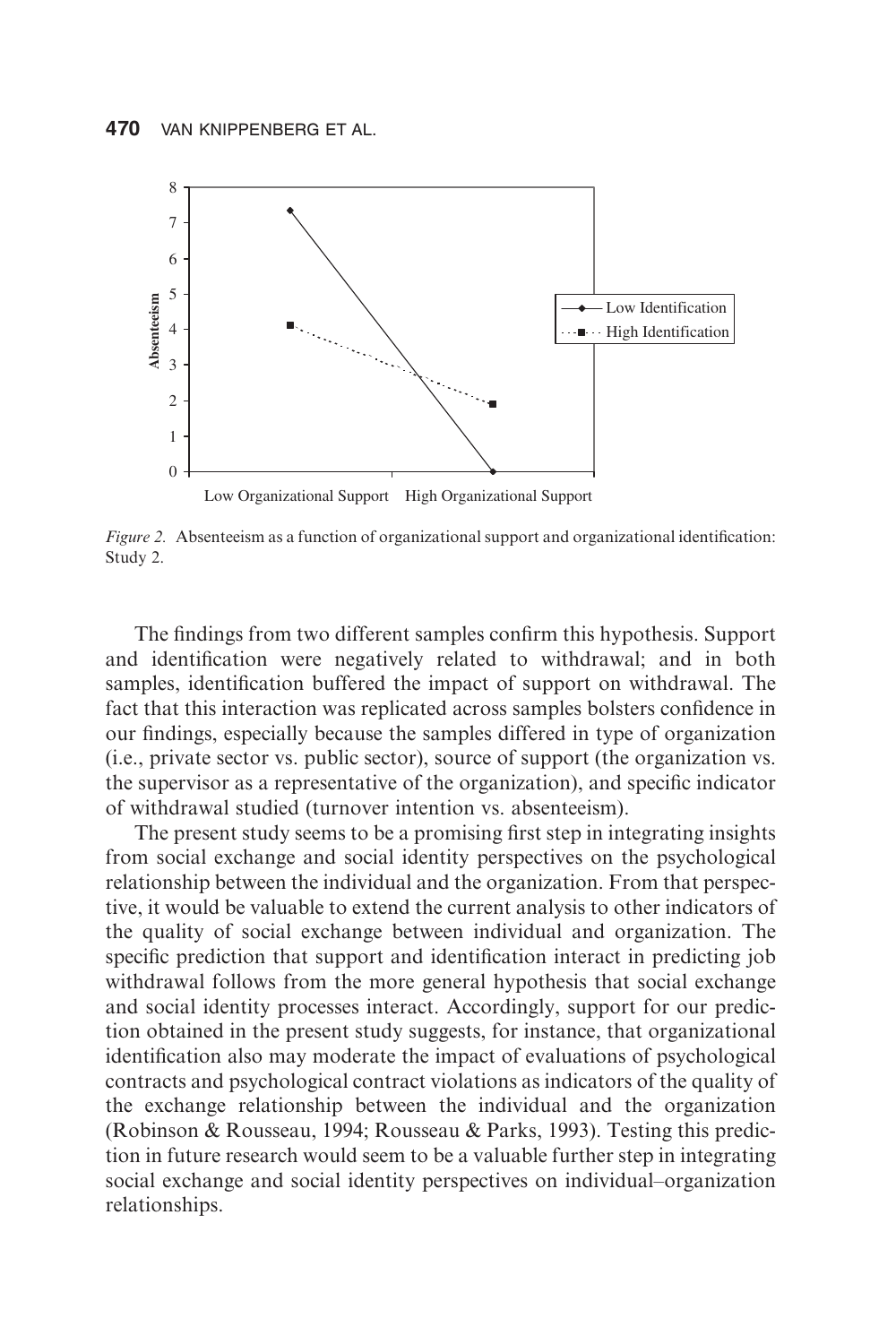In a similar vein, it would be valuable to extend the current analysis to other attitudes and behavior than withdrawal from the job. For instance, evaluations of the social exchange relationship and organizational identification both are associated with in-role and extra-role behavior (for an overview, see Rhoades & Eisenberger, 2002; van Knippenberg, 2000). Therefore, an obvious question would be whether the interaction observed in the present study may also be observed for in-role and extra-role behavior. Exploring the combined effects of social exchange processes and social identity processes on these and other behaviors may advance our understanding of the factors governing these behaviors, and may lead to a more integrative understanding of the psychological relationship between the individual and the organization as a predictor of organizational behavior.

In line with our predictions, it seems that for high identifiers, psychological job withdrawal (either by intending to give up membership in the organization or by diminishing one's presence in the job context) is not a viable action to reciprocate a perceived lower quality of the exchange relationship. This raises the question of what is a viable response to low-quality exchange for high identifiers. Our analysis suggests that, at least to a certain extent, low-quality exchange is less of a concern only to high identifiers. Adopting Farrell's (1983; cf. Hirschman, 1970) terminology, *loyalty* (i.e., sticking with the organization without responding to a dissatisfying situation) rather than *exit* or *neglect* (i.e., withdrawal) may be the obvious course of action for high identifiers. To the extent that high identifiers are concerned with low-quality exchange, however, *voice* (i.e., attempts to change a dissatisfying situation) to try to actively change the situation without withdrawing from the job might be a more viable response for high identifiers. This is an interesting possibility that would be valuable to investigate in future research.

In Study 1, we focused on supervisors as representatives of the organization. Not all supervisors are seen as equally representative of the organization, however (Hogg & van Knippenberg, 2003; van Knippenberg & Hogg, 2003). An interesting question, therefore, is how differences in supervisors' representativeness of the organization affects the processes studied here. A first prediction might be that the less representative of the organization a supervisor is perceived to be, the less the psychological relationship between the individual and the organization will be affected by the exchange relationship with the supervisor (which is not to say that an individual may not seek to withdraw from a dissatisfying relationship with the supervisor).

On a different note, however, we should be careful not to conclude that supervisor behavior becomes less influential the more individuals identify with the organization. Rather, as Hogg and van Knippenberg (2003; van Knippenberg & Hogg, 2003) argued, with higher identification, attention is likely to shift to different aspects of leader behavior. Hogg and van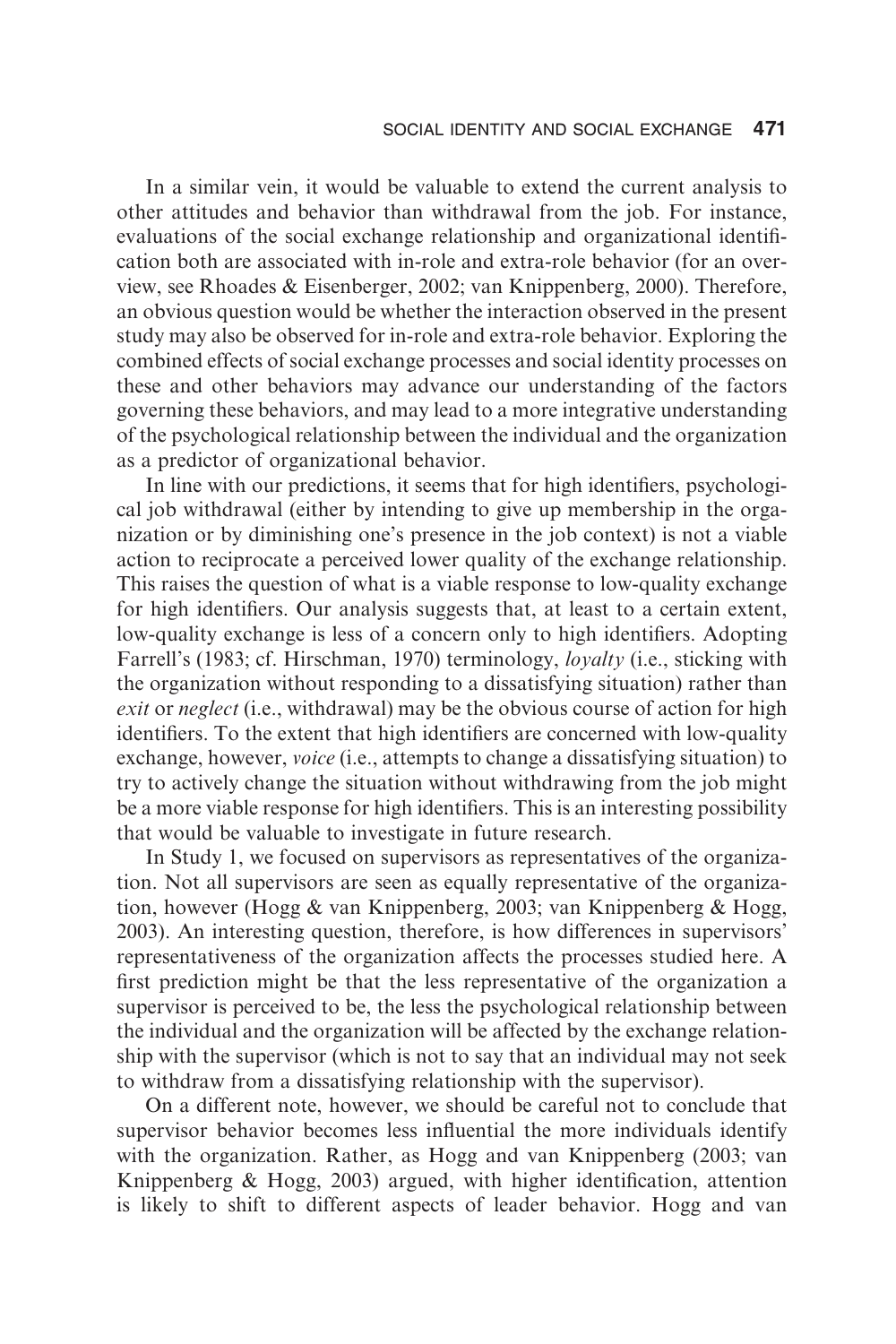Knippenberg (2003) showed that as individuals identified more with the organization, leadership effectiveness was more contingent on the extent to which leaders were perceived to be representative (i.e., prototypical) of the collective and were seen to pursue the collective interest (also see van Knippenberg & van Knippenberg, 2005). Clearly, then, even though evaluations of the social exchange relationship may become less influential as people identify more with organizations, leaders remain a powerful source of influence on organizational behavior, especially when they are seen to represent the collective.

A potential drawback of the present study is that both samples relied on mono-source data derived from a single questionnaire. Therefore, common method variance may enhance estimates of main effects. Importantly, however, common method variance cannot account for interactions in regression; indeed, it leads to an underestimation of statistical interactions (Evans, 1985; McClelland & Judd, 1993). Despite the mono-source/ mono-method design, we may have some confidence in the interactions obtained.

This is not to say that the study is without limitations. A first thing to note is that the samples did not contain real behavioral measures. Study 1 focused on behavioral intention; while Study 2, although it focused on actual behavior, relied on self-reported behavior, rather than on a more objective measure of absenteeism. Moreover, this was only a single-item measure. Single-item measures are not necessarily problematic when they concern clear-cut, factual information, but there would have been added value in a multifaceted measure of absenteeism (cf. Footnote 4). An obvious direction for future research, therefore, would be to focus on more objective, fine-grained behavioral measures of withdrawal from the job (e.g., actual turnover, company records of absenteeism, and lateness).

A second limitation is that the cross-sectional design of the study renders it mute in matters of causality. Complementing the present study with (field) experimental data, therefore, would be valuable. A third limitation is that the study relied on measures of support that were rather specific to these samples, instead of applying more widely used measures, such as those developed by Eisenberger et al. (1986) and Kottke and Shafranski (1988). While the specific operationalizations may be valid in the context in which they were used, this lowers comparability with other studies in the field. Thus, follow-up research using different measures would be worthwhile.

From the point of view of organizational practice, the present findings imply that attempts to combat withdrawal from the job through investment in the exchange relationship (cf. Rhoades  $&$  Eisenberger, 2002) are especially important when levels of organizational identification are low or decreasing. Put differently, the present findings may be taken to imply that either invest-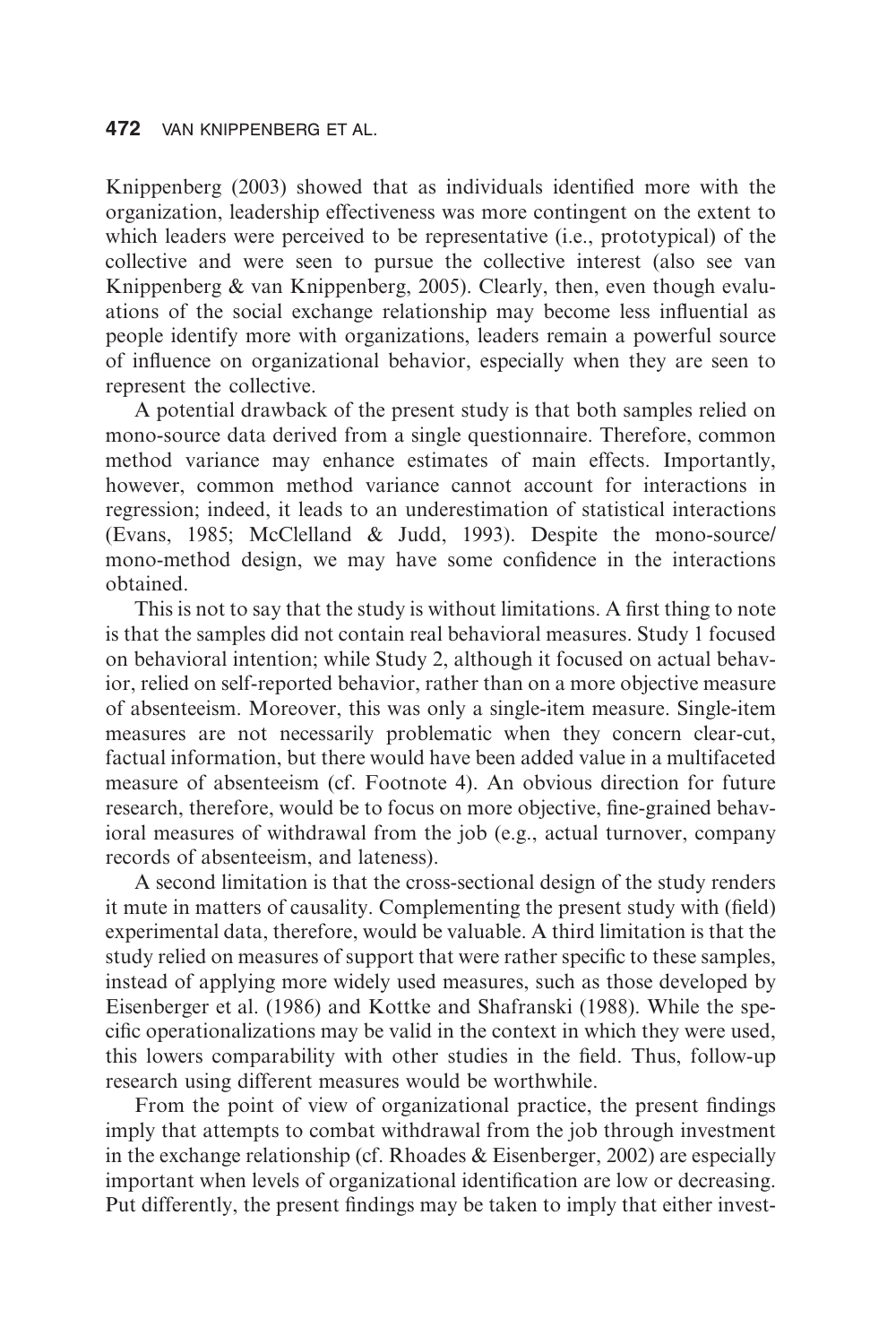ing in building a high-quality social exchange relationship or in building employee identification, contingent on what seems to be the more viable option in a given organizational context, may be an effective way to reduce or prevent withdrawal from the job.

## References

- Abrams, D., Ando, K., & Hinkle, S. (1998). Psychological attachment to the group: Cross-cultural differences in organizational identification and subjective norms as predictors of workers' turnover intentions. *Personality and Social Psychology Bulletin*, *24*, 1027–1039.
- Aiken, L. S., & West, S. G. (1991). *Multiple regression: Testing and interpreting interactions*. New York: Sage.
- Armeli, S., Eisenberger, R., Fasolo, P., & Lynch, P. (1998). Perceived organizational support and police performance: The moderating influence of socioemotional needs. *Journal of Applied Psychology*, *83*, 288–297.
- Ashforth, B. E., & Mael, F. (1989). Social identity theory and the organization. *Academy of Management Review*, *14*, 20–39.
- Blau, P. M. (1964). *Exchange and power in social life*. New York: Wiley.
- Brewer, M. B., & Gardner, W. (1996). Who is this "we"? Levels of collective identity and self representations. *Journal of Personality and Social Psychology*, *71*, 83–93.
- Cascio, W. F. (1982). *Costing human resources: The financial aspect of human behavior in organizations*. Boston: Kent.
- Christ, O., Van Dick, R., Wagner, U., & Stellmacher, J. (2003). When teachers go the extra mile: Foci of organizational identification as determinants of different forms of organizational citizenship behavior among schoolteachers. *British Journal of Educational Psychology*, *73*, 329–341.
- De Cremer, D., & Van Vugt, M. (1999). Social identification effects in social dilemmas: A transformation of motives. *European Journal of Social Psychology*, *29*, 871–893.
- Dutton, J. E., Dukerich, J. M., & Harquail, C. V. (1994). Organizational images and member identification. *Administrative Science Quarterly*, *39*, 239–263.
- Eisenberger, R., Armeli, S., Rexwinkel, B., Lynch, P. D., & Rhoades, L. (2001). Reciprocation of perceived organizational support. *Journal of Applied Psychology*, *86*, 42–51.
- Eisenberger, R., Cummings, J., Armeli, S., & Lynch, P. (1997). Perceived organizational support, discretionary treatment, and job satisfaction. *Journal of Applied Psychology*, *82*, 812–820.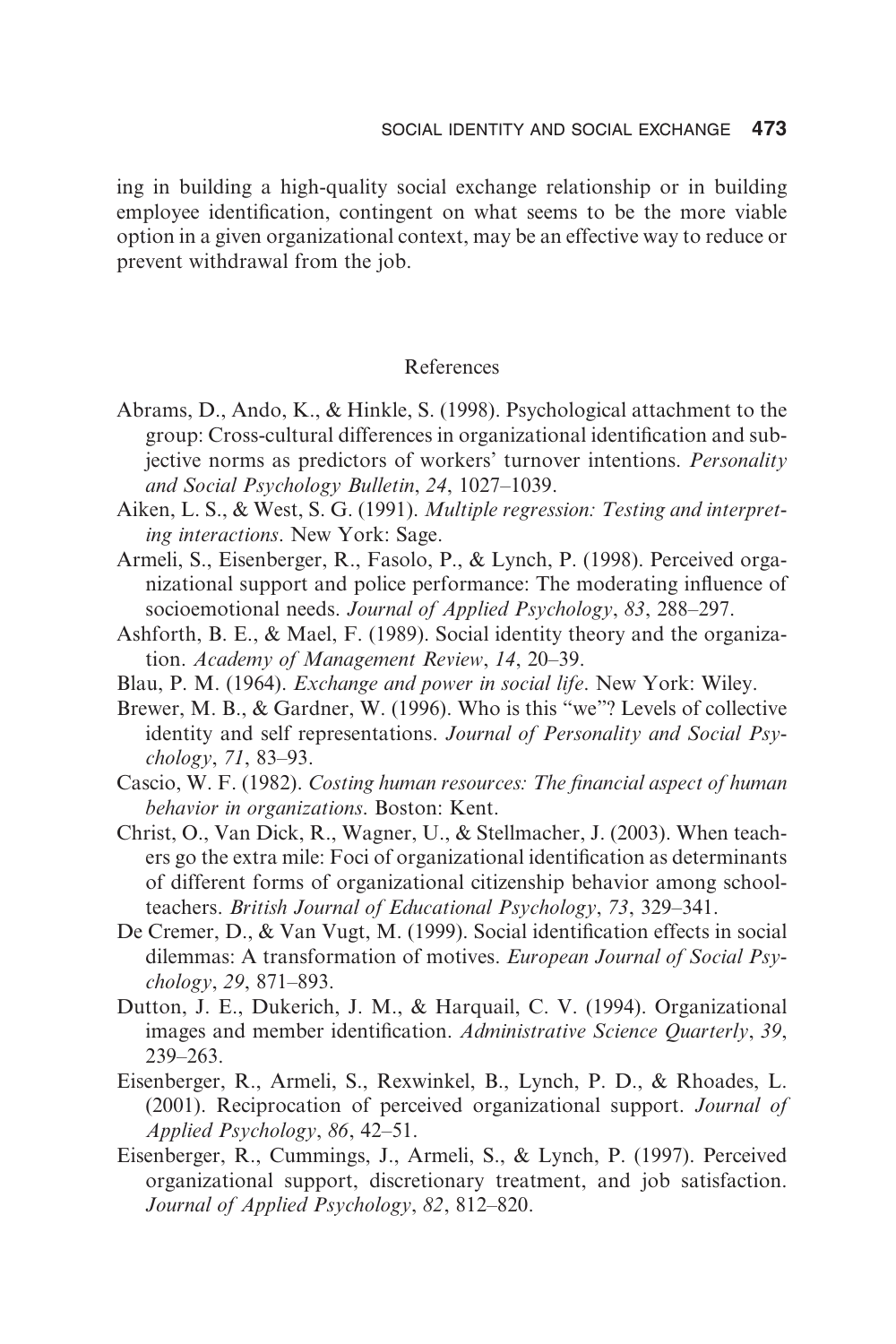- Eisenberger, R., Huntington, R., Hutchison, S., & Sowa, D. (1986). Perceived organizational support. *Journal of Applied Psychology*, *71*, 500–507.
- Eisenberger, R., Stinglhamber, F., Vandenberghe, C., Sucharski, I., & Rhoades, L. (2002). Perceived supervisor support: Contributions to perceived organizational support and employee retention. *Journal of Applied Psychology*, *87*, 565–573.
- Evans, M. G. (1985). A Monte Carlo study of the effects of correlated method variance in moderated multiple regression analysis. *Organizational Behavior and Human Decision Processes*, *36*, 305–323.
- Farrell, D. (1983). Exit, voice, loyalty, and neglect as responses to job dissatisfaction: A multidimensional scaling study. *Academy of Management Journal*, *26*, 596–607.
- Festinger, L. (1957). *A theory of cognitive dissonance*. Stanford, CA: Stanford University Press.
- Gouldner, A. W. (1960). The norm of reciprocity: A preliminary statement. *American Sociological Review*, *25*, 161–178.
- Griffeth, R. W., Hom, P. W., & Gaertner, S. (2000). A meta-analysis of antecedents and correlates of employee turnover: Update, moderator tests, and research implications for the next millennium. *Journal of Management*, *26*, 463–488.
- Guzzo, R. A., Noonan, K. A., & Elron, E. (1994). Expatriate managers and the psychological contract. *Journal of Applied Psychology*, *79*, 617–626.
- Hackman, J. R., & Oldham, G. R. (1980). *Work redesign*. Reading, MA: Addison-Wesley.
- Haslam, S. A. (2001). *Psychology in organizations: The social identity approach*. Newbury Park, CA: Sage.
- Haslam, S. A., van Knippenberg, D., Platow, M., & Ellemers, N. (2003). *Social identity at work: Developing theory for organizational practice*. New York: Psychology Press.
- Hirschman, A. O. (1970). *Exit, voice, and loyalty: Responses to decline in firms, organizations, and states*. Cambridge, MA: Harvard University Press.
- Hogg, M. A., & Terry, D. J. (2000). Social identity and self-categorization processes in organizational contexts. *Academy of Management Review*, *25*, 121–140.
- Hogg, M. A., & Terry, D. J. (2001). *Social identity processes in organizational contexts*. Philadelphia: Psychology Press.
- Hogg, M. A., & van Knippenberg, D. (2003). Social identity and leadership processes in groups. *Advances in Experimental Social Psychology*, *35*,  $1-52.$
- James, K., & Greenberg, J. (1989). In-group salience, intergroup comparison, and individual performance and self-esteem. *Personality and Social Psychology Bulletin*, *15*, 604–616.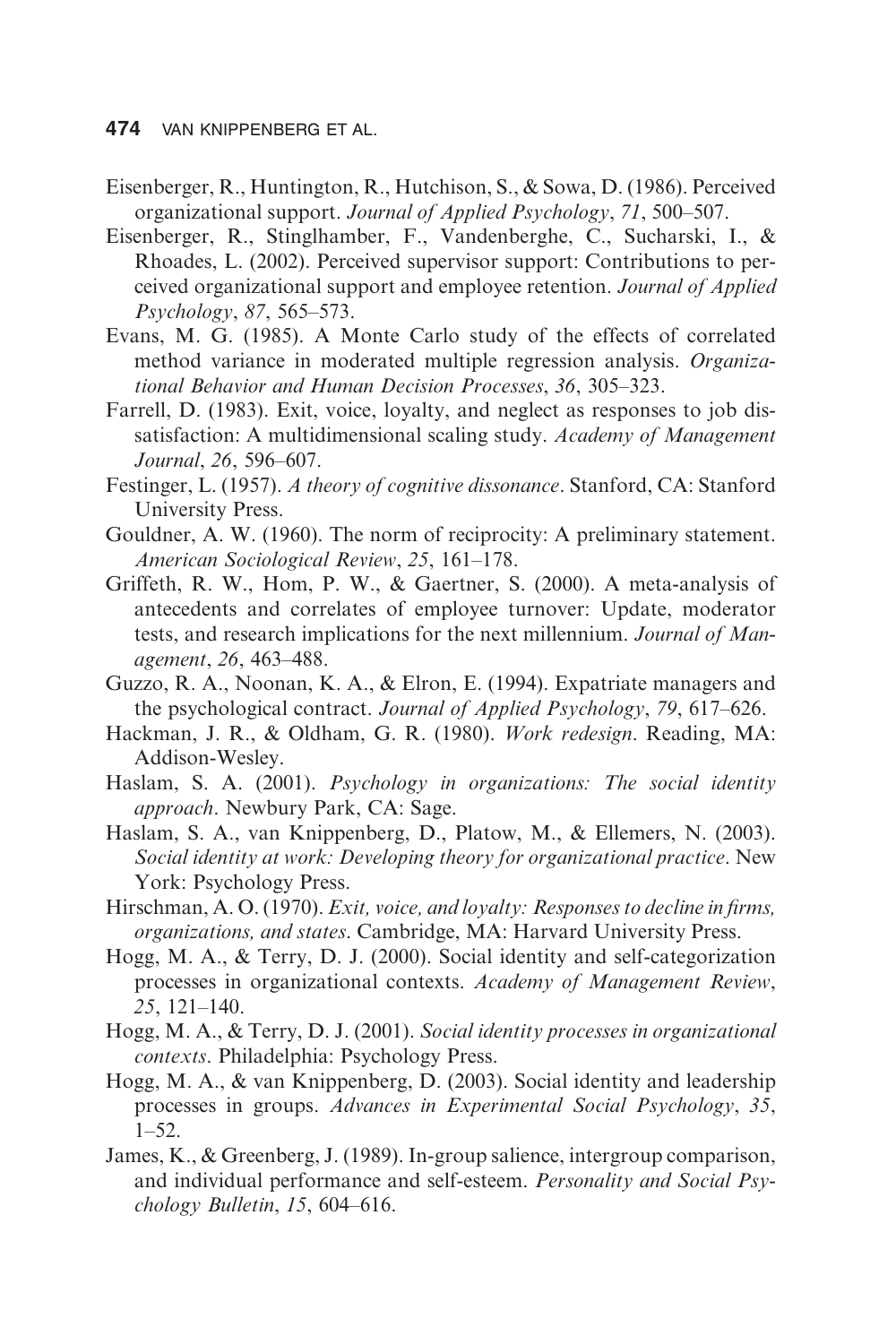- Johns, G. (2001). The psychology of lateness, absenteeism, and turnover. In N. Anderson, D. S. Ones, H. K. Sinangil, & C. Viswesvaran (Eds.), *Handbook of industrial and organizational psychology* (Vol. 2, pp. 232– 252). London: Sage.
- Kottke, J. L., & Shafranski, C. E. (1988). Measuring perceived supervisory and organizational support. *Educational and Psychological Measurement*, *48*, 1075–1079.
- Levinson, H. (1965). Reciprocation: The relationship between man and organization. *Administrative Science Quarterly*, *9*, 370–390.
- Lynch, P. D., Eisenberger, R., & Armeli, S. (1999). Perceived organizational support: Inferior versus superior performance by wary employees. *Journal of Applied Psychology*, *84*, 467–483.
- Mael, F., & Ashforth, B. E. (1992). Alumni and their alma mater: A partial test of the reformulated model of organizational identification. *Journal of Organizational Behavior*, *13*, 103–123.
- Mael, F., & Ashforth, B. E. (1995). Loyal from Day 1: Biodata, organizational identification, and turnover among newcomers. *Personnel Psychology*, *48*, 309–333.
- McClelland, G. H., & Judd, C. M. (1993). Statistical difficulties of detecting interactions and moderator effects. *Psychological Bulletin*, *114*, 376– 390.
- Meyer, J. P., & Allen, N. J. (1997). *Commitment in the workplace*. Thousand Oaks, CA: Sage.
- Podsakoff, P. M., MacKenzie, S. B., Paine, J. B., & Bachrach, D. G. (2000). Organizational citizenship behaviors: A critical review of the theoretical and empirical literature and suggestions for future research. *Journal of Management*, *26*, 513–563.
- Rhoades, L., & Eisenberger, R. (2002). Perceived organizational support: A review of the literature. *Journal of Applied Psychology*, *87*, 698–714.
- Riketta, M. (2005). Organizational identification: A meta-analysis. *Journal of Vocational Behavior*, *66*, 358–384.
- Riketta, M., & Van Dick, R. (2005). Foci of attachment in organizations: A meta-analytic comparison of the strength and correlates of workgroup versus organizational identification and commitment. *Journal of Vocational Behavior*, *67*, 490–510.
- Robinson, S. L., & Rousseau, D. M. (1994). Violating the psychological contract: Not the exception, but the norm. *Journal of Organizational Behavior*, *15*, 245–259.
- Rousseau, D. M. (1998). Why workers still identify with organizations. *Journal of Organizational Behavior*, *19*, 217–233.
- Rousseau, D. M., & Parks, J. M. (1993). The contracts of individuals and organizations. *Research in Organizational Behavior*, *15*, 1–43.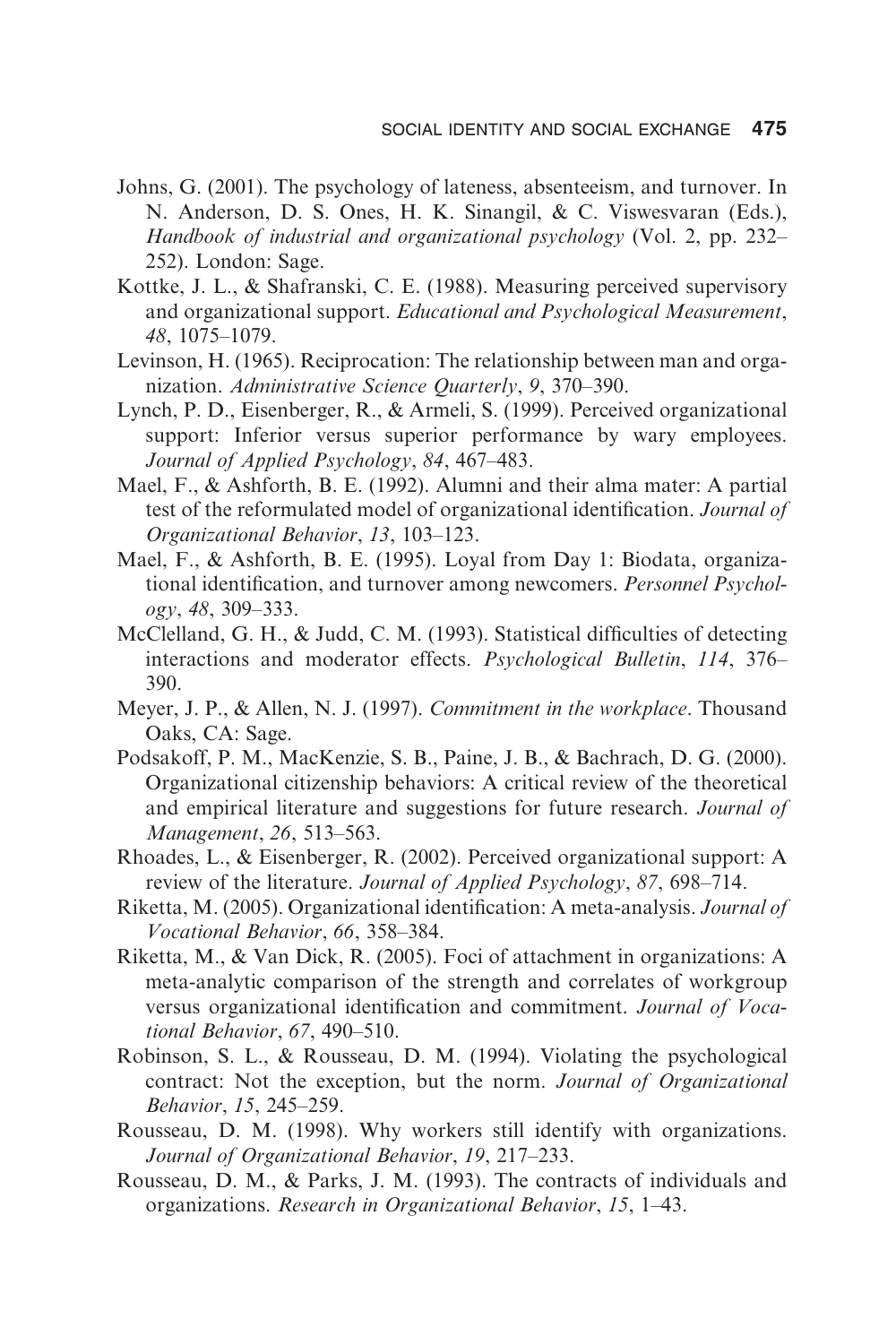- Schmidt, K. H., & Daume, B. (1996). Beziehungen zwischen Aufgabenmerkmalen, Fehlzeiten, und Fluktuation [Relations between job characteristics, absenteeism, and turnover]. *Zeitschrift für Arbeits und Organisationspsychologie*, *40*, 181–189.
- Sheldon, K. M., & Elliot, A. J. (1999). Goal striving, need satisfaction, and longitudinal well-being: The self-concordance model. *Journal of Personality and Social Psychology*, *76*, 482–497.
- Shore, L. M., & Tetrick, L. E. (1991). A construct validity study of the Survey of Perceived Organizational Support. *Journal of Applied Psychology*, *76*, 637–643.
- Tavares, S., & Caetano, A. (2003, May). *Perceived HRM practices and organizational commitment: The mediating role of social exchange processes*. Paper presented at the XI<sup>th</sup> European Congress on Work and Organizational Psychology, Lisbon, Portugal.
- Thibaut, J., & Kelley, H. H. (1959). *The social psychology of groups*. New York: Wiley.
- Turner, J. C., Hogg, M. A., Oakes, P. J., Reicher, S. D., & Wetherell, M. S. (1987). *Rediscovering the social group: A self-categorization theory*. Oxford, UK: Blackwell.
- Turner, M. E., Pratkanis, A. R., & Samuels, T. (2003). Identity metamorphosis and groupthink prevention: Examining Intel's departure from the DRAM industry. In S. A. Haslam, D. van Knippenberg, M. J. Platow, & N. Ellemers (Eds.), *Social identity at work: Developing theory for organizational practice* (pp. 117–136). New York: Psychology Press.
- Tyler, T. R., & Blader, S. L. (2000). *Cooperation in groups: Procedural justice, social identity, and behavioral engagement*. Philadelphia: Psychology Press.
- Van Dick, R., & Wagner, U. (2002). Social identification among school teachers: Dimensions, foci, and correlates. *European Journal of Work and Organizational Psychology*, *11*, 129–149.
- Van Dick, R., Wagner, U., Stellmacher, J., & Christ, O. (2004). The utility of a broader conceptualization of organizational identification: Which aspects really matter? *Journal of Occupational and Organizational Psychology*, *77*, 171–191.
- van Knippenberg, B., & Van Knippenberg, D. (2005). Leader self-sacrifice and leadership effectiveness: The moderating role of leader prototypicality. *Journal of Applied Psychology*, *90*, 25–37.
- van Knippenberg, D. (2000). Work motivation and performance: A social identity perspective. *Applied Psychology: An International Review*, *49*, 357–371.
- van Knippenberg, D., & Ellemers, N. (2003). Social identity and group performance: Identification as the key to group-oriented efforts. In